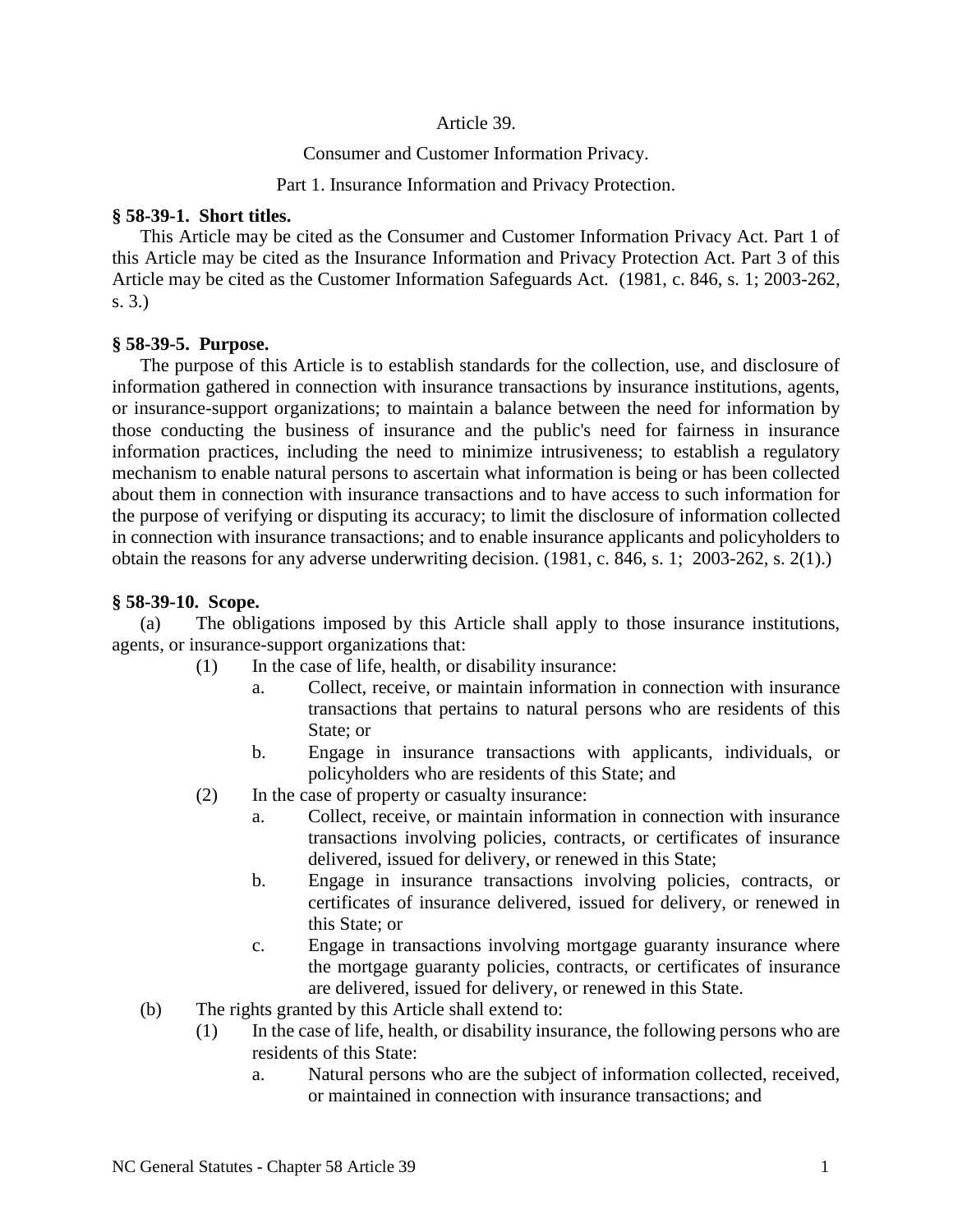- b. Applicants, individuals, or policyholders who engage in or seek to engage in insurance transactions;
- (2) In the case of property or casualty insurance, the following persons:
	- a. Natural persons who are the subject of information collected, received, or maintained in connection with insurance transactions involving policies, contracts, or certificates of insurance delivered, issued for delivery, or renewed in this State; and
	- b. Applicants, individuals, or policyholders who engage in or seek to engage in (i) insurance transactions involving policies, contracts, or certificates of insurance delivered, issued for delivery, or renewed in this State; or (ii) mortgage guaranty insurance transactions involving policies, contracts, or certificates of insurance delivered, issued for delivery, or renewed in this State.

(c) For purposes of this section, a person shall be considered a resident of this State if the person's last known mailing address, as shown in the records of the insurance institution, agent, or insurance-support organization, is located in this State.

(d) Notwithstanding subsections (a) and (b) of this section, this Article shall not apply to information collected from the public records of a governmental authority and maintained by an insurance institution or its representatives for the purpose of insuring the title to real property located in this State.

(e) This Article applies to credit insurance that is subject to Article 57 of this Chapter. (1981, c. 846, s. 1; 2001-351, s. 1; 2003-262, s. 2(1).)

## **§ 58-39-15. Definitions.**

As used in this Article:

(1) "Adverse underwriting decision" means:

- a. Any of the following actions with respect to insurance transactions involving insurance coverage that is individually underwritten:
	- 1. A declination of insurance coverage;
	- 2. A termination of insurance coverage;
	- 3. Failure of an agent to apply for insurance coverage with a specific insurance institution that an agent represents and that is requested by an applicant;
	- 4. In the case of a property or casualty insurance coverage:
		- I. Placement by an insurance institution or agent of a risk with a residual market mechanism, an unauthorized insurer, or an insurance institution that specializes in substandard risks; or
		- II. The charging of a higher rate on the basis of information that differs from that which the applicant or policyholder furnished; or
	- 5. In the case of a life, health, or disability insurance coverage, an offer to insure at higher than standard rates.
- b. Notwithstanding subdivision (1)a. of this section, the following actions shall not be considered adverse underwriting decisions, but the insurance institution or agent responsible for their occurrence shall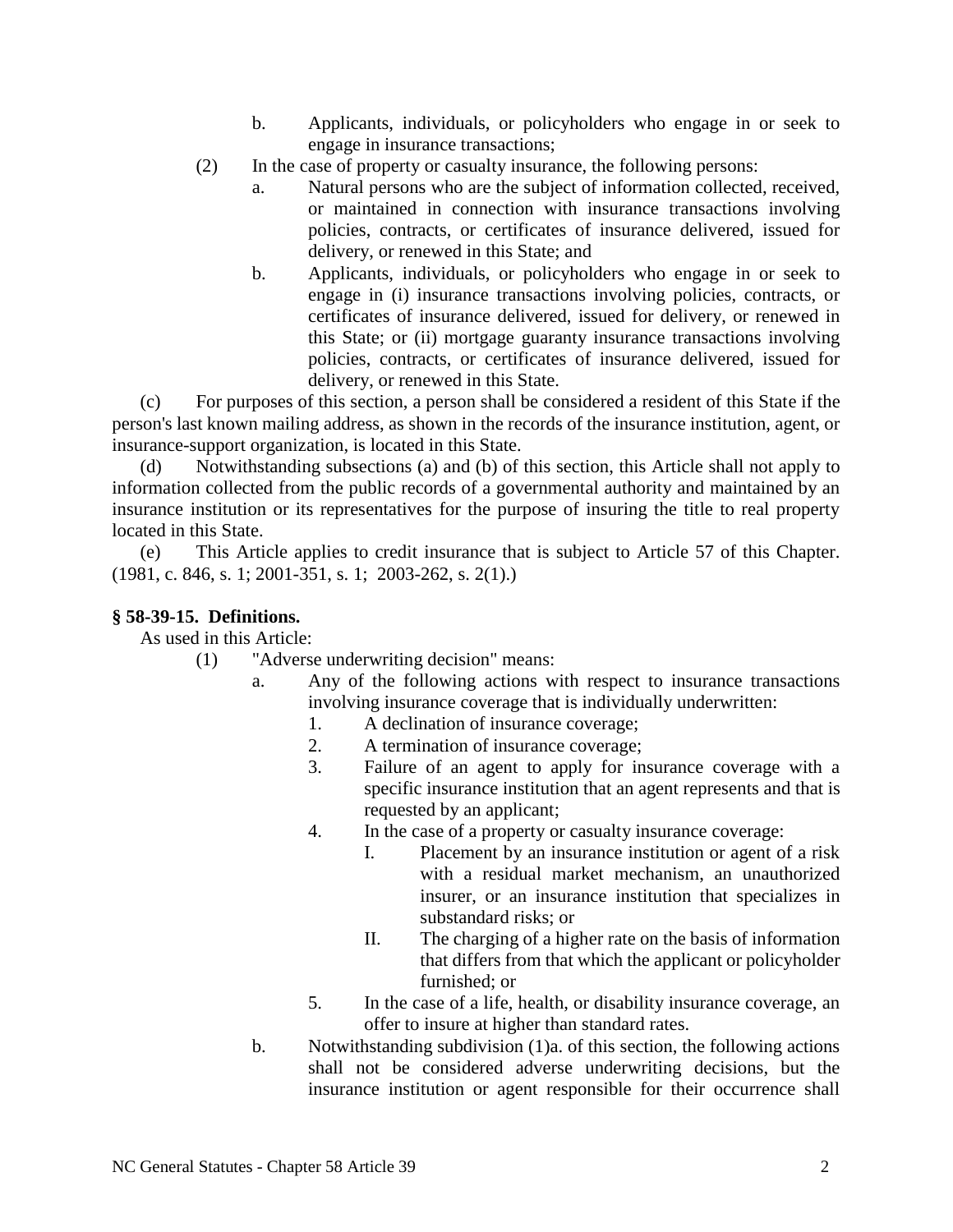nevertheless provide the applicant or policyholder with the specific reason or reasons for their occurrence:

- 1. The termination of an individual policy form on a class or statewide basis;
- 2. A declination of insurance coverage solely because such coverage is not available on a class or statewide basis; or
- 3. The rescission of a policy.
- (2) "Affiliate" or "affiliated" means a person that directly, or indirectly through one or more intermediaries, controls, is controlled by, or is under common control with another person.
- (3) "Agent" has the meaning as set forth in G.S. 58-33-10, and includes limited representatives, limited line credit insurance producers, limited lines producers, insurance producers, and surplus lines licensees.
- (4) "Applicant" means any person who seeks to contract for insurance coverage other than a person seeking group insurance that is not individually underwritten.
- (5) "Consumer report" means any written, oral, or other communication of information bearing on a natural person's credit worthiness, credit standing, credit capacity, character, general reputation, personal characteristics, or mode of living that is used or expected to be used in connection with an insurance transaction.
- (6) "Consumer reporting agency" means any person who:
	- a. Regularly engages, in whole or in part, in the practice of assembling or preparing consumer reports for a monetary fee;
	- b. Obtains information primarily from sources other than insurance institutions; and
	- c. Furnishes consumer reports to other persons.
- (7) "Control," including the terms "controlled by" or "under common control with," means the possession, direct or indirect, of the power to direct or cause the direction of the management and policies of a person, whether through the ownership of voting securities, by contract other than a commercial contract for goods or nonmanagement services, or otherwise, unless the power is the result of an official position with or corporate office held by the person.
- (8) "Declination of insurance coverage" means a denial, in whole or in part, by an insurance institution or agent of requested insurance coverage.
- (9) "Individual" means any natural person who:
	- a. In the case of property or casualty insurance, is a past, present, or proposed named insured or certificate holder;
	- b. In the case of life, health, or disability insurance, is a past, present, or proposed principal insured or certificate holder;
	- c. Is a past, present or proposed policy owner;
	- d. Is a past or present applicant;
	- e. Is a past or present claimant;
	- f. Derived, derives, or is proposed to derive insurance coverage under an insurance policy or certificate subject to this Article; or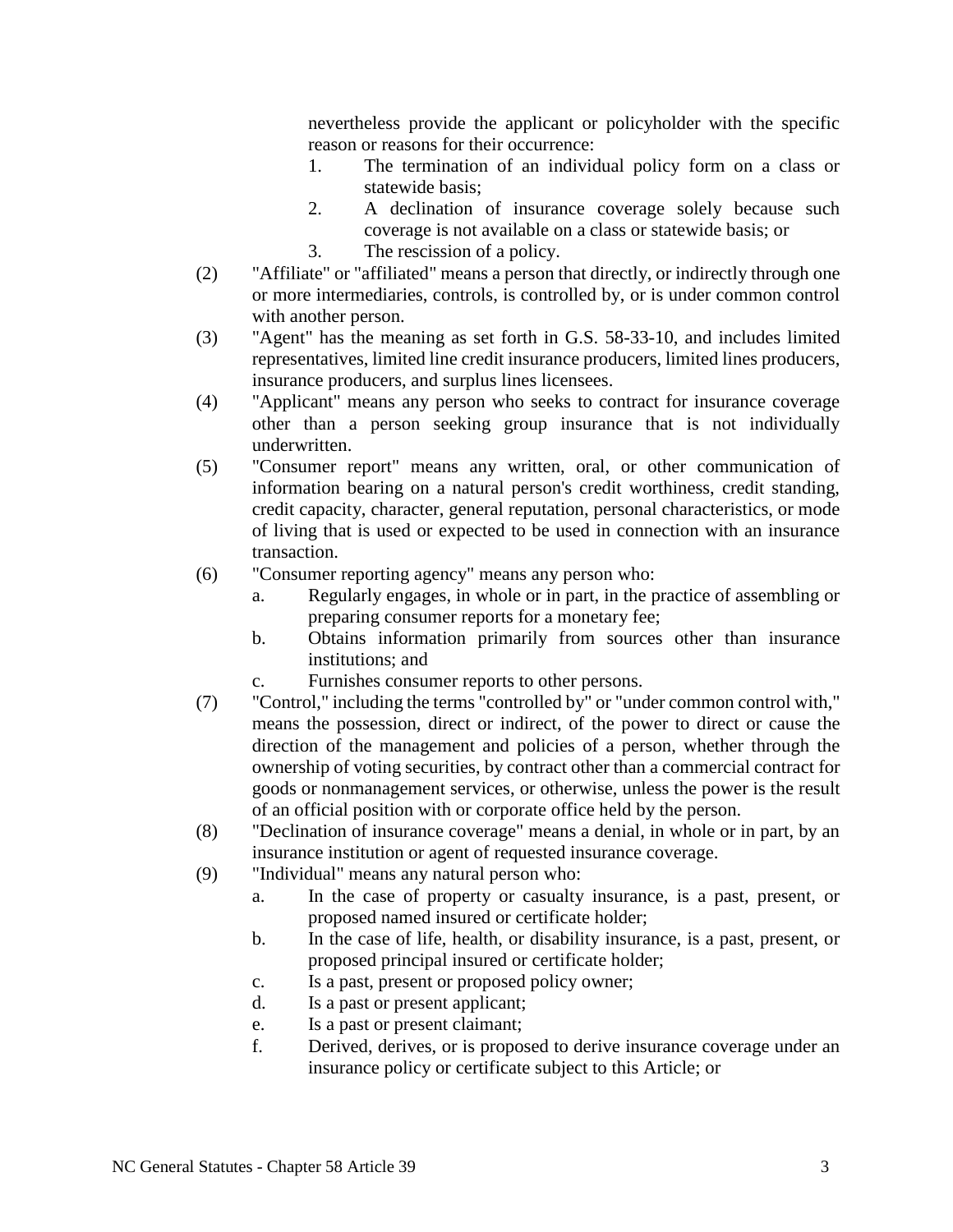- g. Is the subject of personal information collected or maintained by an insurance institution, agent, or insurance-support organization in connection with mortgage guaranty insurance.
- (10) "Institutional source" means any person or governmental entity that provides information about an individual to an agent, insurance institution, or insurance-support organization, other than:
	- a. An agent;
	- b. The individual who is the subject of the information; or
	- c. A natural person acting in a personal capacity rather than in a business or professional capacity.
- (11) "Insurance institution" means any corporation, association, partnership, reciprocal exchange, inter-insurer, Lloyd's insurer, fraternal benefit society, or other person engaged in the business of insurance, including health maintenance organizations and medical, surgical, hospital, dental, and optometric service plans, governed by Articles 65 through 67 of this Chapter. "Insurance institution" shall not include agents or insurance-support organizations.
- (12) "Insurance-support organization" means any person who regularly engages, in whole or in part, in the practice of assembling or collecting information about natural persons for the primary purpose of providing the information to an insurance institution or agent for insurance transactions, including: (i) the furnishing of consumer reports or investigative consumer reports to an insurance institution or agent for use in connection with an insurance transaction; or (ii) the collection of personal information from insurance institutions, agents, or other insurance-support organizations for the purpose of detecting or preventing fraud, material misrepresentation, or material nondisclosure in connection with insurance underwriting or insurance claim activity; provided, however, the following persons shall not be considered "insurance-support organizations" for purposes of this Article: agents, governmental institutions, insurance institutions, medical-care institutions, and medical professionals.
- (13) "Insurance transaction" means any transaction involving insurance primarily for personal, family, or household needs rather than business or professional needs that entails:
	- a. The determination of an individual's eligibility for an insurance coverage, benefit, or payment; or
	- b. The servicing of an insurance application, policy, contract, or certificate.
- (14) "Investigative consumer report" means a consumer report or portion thereof in which information about a natural person's character, general reputation, personal characteristics, or mode of living is obtained through personal interviews with the person's neighbors, friends, associates, acquaintances, or others who may have knowledge concerning such items of information.
- (15) "Life insurance" includes annuities.
- (16) "Medical-care institution" means any facility or institution that is licensed to provide health care services to natural persons, including but not limited to,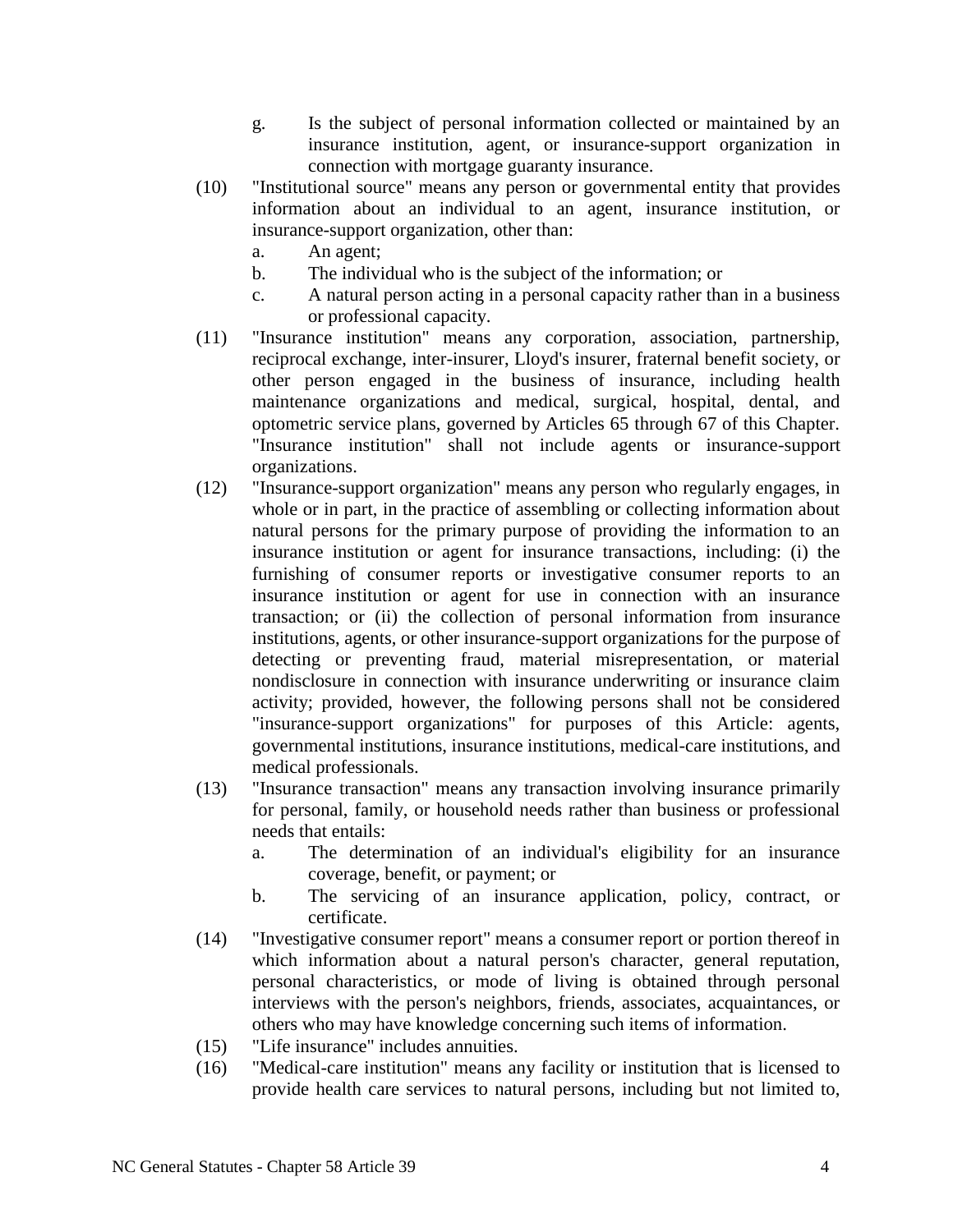hospitals, skilled nursing facilities, home-health agencies, medical clinics, rehabilitation agencies, public health agencies, or health-maintenance organizations.

- (17) "Medical professional" means any person licensed or certified to provide health care services to natural persons, including but not limited to, a physician, dentist, nurse, chiropractor, optometrist, physical or occupational therapist, licensed clinical social worker, clinical dietitian, clinical psychologist, pharmacist, or speech therapist.
- (18) "Medical-record information" means personal information that:
	- a. Relates to an individual's physical or mental condition, medical history, or medical treatment; and
	- b. Is obtained from a medical professional or medical-care institution, from the individual, or from the individual's spouse, parent, or legal guardian.
- (19) "Personal information" means any individually identifiable information gathered in connection with an insurance transaction from which judgments can be made about an individual's character, habits, avocations, finances, occupation, general reputation, credit, health, or any other personal characteristics. "Personal information" includes an individual's name and address and medical-record information, but does not include privileged information.
- (20) "Policyholder" means any person who:
	- a. In the case of individual property or casualty insurance, is a present named insured;
	- b. In the case of individual life or accident and health insurance, is a present policy owner; or
	- c. In the case of group insurance that is individually underwritten, is a present group certificate holder.
- (21) "Pretext interview" means an interview whereby a person, in an attempt to obtain information about a natural person, performs one or more of the following acts:
	- a. Pretends to be someone he is not;
	- b. Pretends to represent a person he is not in fact representing;
	- c. Misrepresents the true purpose of the interview; or
	- d. Refuses to identify himself upon request.
- (22) "Privileged information" means any individually identifiable information that (i) relates to a claim for insurance benefits or a civil or criminal proceeding involving an individual, and (ii) is collected in connection with or in reasonable anticipation of a claim for insurance benefits or civil or criminal proceeding involving an individual: Provided, however, information otherwise meeting the requirements of this subsection shall nevertheless be considered personal information under this Article if it is disclosed in violation of G.S. 58-39-75.
- (23) "Residual market mechanism" means any reinsurance facility, joint underwriting association, assigned risk plan, or other similar plan established under the laws of this State.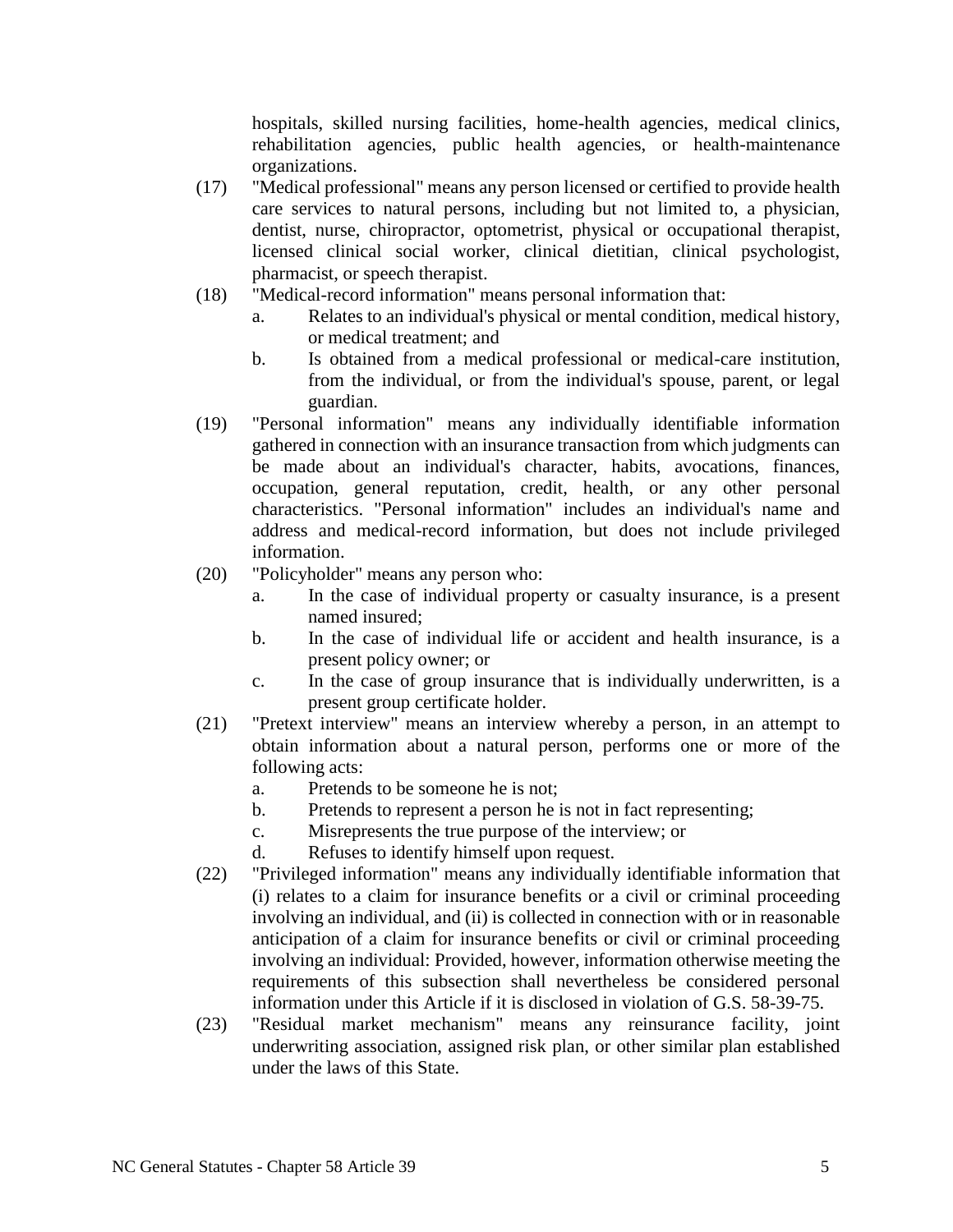- (24) "Termination of insurance coverage" or "termination of an insurance policy" means either a cancellation or nonrenewal of an insurance policy, in whole or in part, for any reason other than the failure to pay a premium as required by the policy.
- (25) "Unauthorized insurer" means an insurance institution that has not been granted a license by the Commissioner to transact the business of insurance in this State. (1981, c. 846, s. 1; 1987, c. 629, s. 13; 1993, c. 464, s. 1; 2001-203, s. 30; 2001-351, ss. 2, 3; 2001-487, s. 40(f); 2003-262, s. 2(1).)

## **§ 58-39-20. Pretext interviews.**

No insurance institution, agent, or insurance-support organization shall use or authorize the use of pretext interviews to obtain information in connection with an insurance transaction: Provided, however, a pretext interview may be undertaken to obtain information from a person or institution that does not have a generally or statutorily recognized privileged relationship with the person about whom the information relates for the purpose of investigating a claim where, based upon specific information available for review by the Commissioner, there is a reasonable basis for suspecting criminal activity, fraud, material misrepresentation, or material nondisclosure in connection with the claim. (1981, c. 846, s. 1; 2003-262, s. 2(1).)

## **§ 58-39-25. Notice of insurance information practices.**

(a) An insurance institution or agent shall provide a notice of information practices to all applicants or policyholders in connection with insurance transactions as provided in this section:

- (1) In the case of an application for insurance a notice shall be provided no later than:
	- a. At the time of the delivery of the insurance policy or certificate when personal information is collected only from the applicant or from public records; or
	- b. At the time the collection of personal information is initiated when personal information is collected from a source other than the applicant or public records;
- (2) In the case of a policy renewal, a notice shall be provided no later than the policy renewal date, except that no notice shall be required in connection with a policy renewal if:
	- a. Personal information is collected only from the policyholder or from public records; or
	- b. A notice meeting the requirements of this section has been given within the previous 24 months; or
- (3) In the case of a policy reinstatement or change in insurance benefits, a notice shall be provided no later than the time a request for a policy reinstatement or change in insurance benefits is received by the insurance institution, except that no notice shall be required if personal information is collected only from the policyholder or from public records.
- (b) The notice required by subsection (a) of this section shall be in writing and shall state:
	- (1) Whether personal information may be collected from persons other than the individual or individuals proposed for coverage;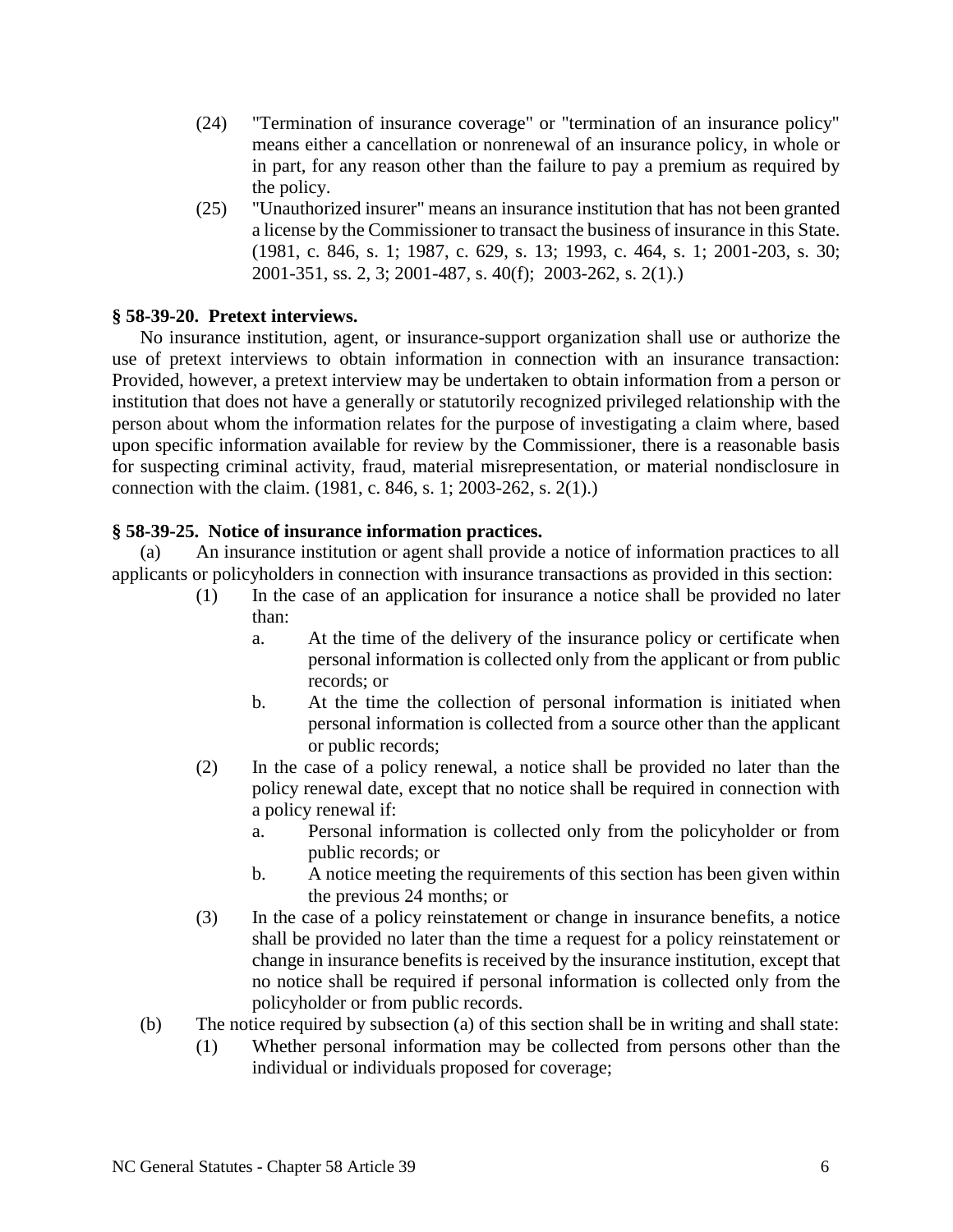- (2) The types of personal information that may be collected and the types of sources and investigative techniques that may be used to collect such information;
- (3) The types of disclosures identified in subsections  $(2)$ ,  $(3)$ ,  $(4)$ ,  $(5)$ ,  $(6)$ ,  $(9)$ ,  $(11)$ , (12), and (14) of G.S. 58-39-75 and the circumstances under which such disclosures may be made without prior authorization: Provided, however, only those circumstances need be described that occur with such frequency as to indicate a general business practice;
- (4) A description of the rights established under G.S. 58-39-45 and 58-39-50 and the manner in which such rights may be exercised; and
- (5) That information obtained from a report prepared by an insurance-support organization may be retained by the insurance-support organization and disclosed to other persons.

(c) In lieu of the notice prescribed in subsection (b) of this section, the insurance institution or agent may provide an abbreviated notice informing the applicant or policyholder that:

- (1) Personal information may be collected from persons other than the individual or individuals proposed for coverage;
- (2) Such information, as well as other personal or privileged information subsequently collected by the insurance institution or agent, in certain circumstances, may be disclosed to third parties without authorization;
- (3) A right of access and correction exists with respect to all personal information collected; and
- (4) The notice prescribed in subsection (b) of this section will be furnished to the applicant or policyholder upon request.

(d) The obligations imposed by this section upon an insurance institution or agent may be satisfied by another insurance institution or agent authorized to act on its behalf. (1981, c. 846, s. 1; 2003-262, s. 2(1).)

# **§ 58-39-26. Federal privacy disclosure notice requirements.**

(a) Disclosure Required. – In addition to the notice requirements of G.S. 58-39-25, an insurance institution or agent shall provide, to all applicants and policyholders no later than (i) before the initial disclosure of personal information under G.S.  $58-39-75(11)$  or (ii) the time of the delivery of the insurance policy or certificate, a clear and conspicuous notice, in written or electronic form, of the insurance institution or agent's policies and practices with respect to:

- (1) Disclosing nonpublic personal information to affiliates and nonaffiliated third parties, consistent with section 502 of Public Law 106-102, including the categories of information that may be disclosed.
- (2) Disclosing nonpublic personal information of persons who have ceased to be customers of the financial institution.
- (3) Protecting the nonpublic personal information of consumers.

These disclosures shall be made in accordance with the regulations prescribed under section 504 of Public Law 106-102.

(b) Information to Be Included. – The disclosure required by subsection (a) of this section shall include: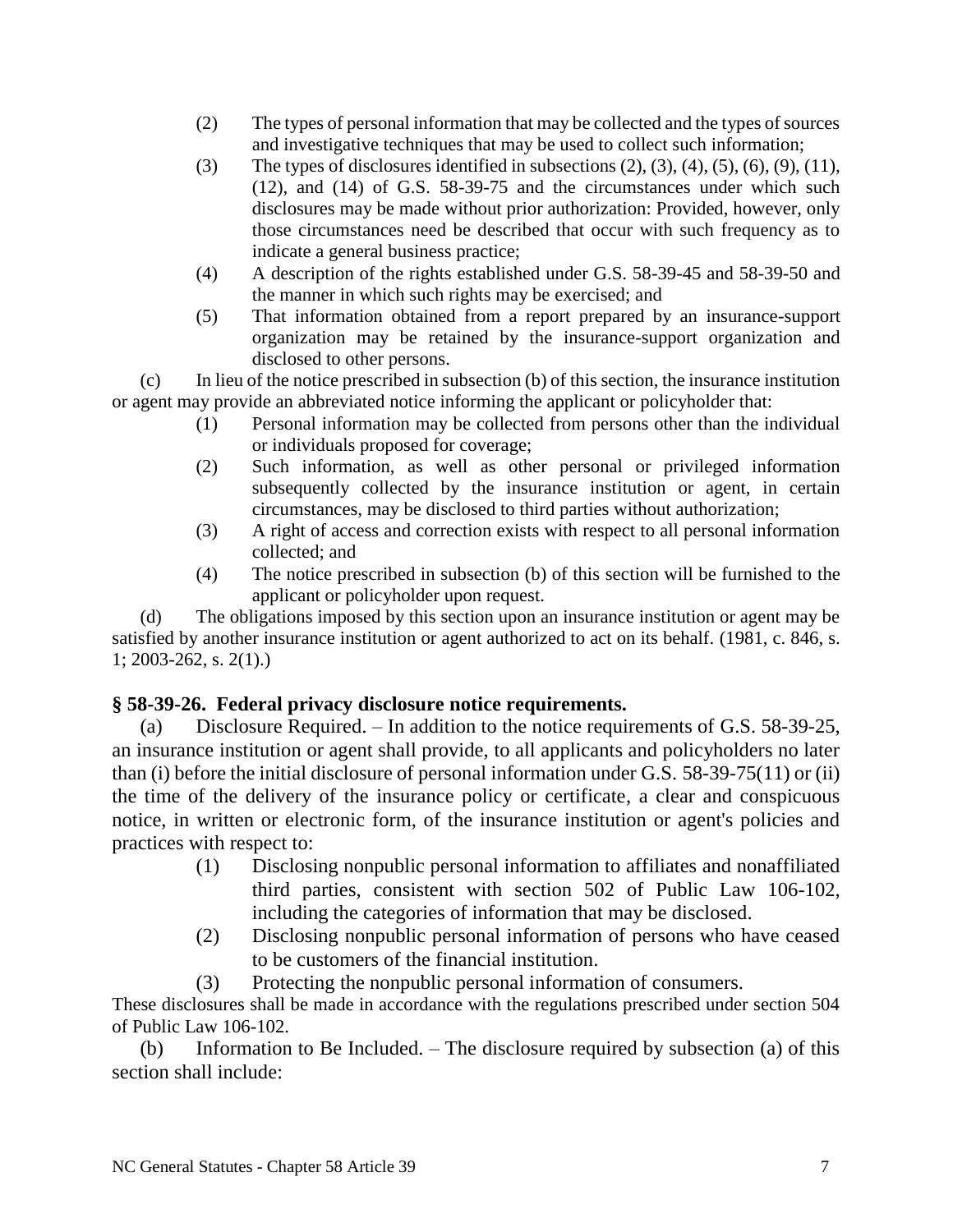- (1) The policies and practices of the insurance institution or agent with respect to disclosing nonpublic personal information to nonaffiliated third parties, other than agents of the insurance institution or agent, consistent with section 502 of Public Law 106-102, and including:
	- a. The categories of persons to whom the information is or may be disclosed, other than the persons to whom the information may be provided under section 502(e) of Public Law 106-102.
	- b. The policies and practices of the insurance institution or agent with respect to disclosing of nonpublic personal information of persons who have ceased to be customers of the insurance institution or agent.
- (2) The categories of nonpublic personal information that are collected by the insurance institution or agent.
- (3) The policies that the insurance institution or agent maintains to protect the confidentiality and security of nonpublic personal information in accordance with section 501 of Public Law 106-102.
- (4) The disclosures required, if any, under section  $603(d)(2)(A)$  (iii) of the Fair Credit Reporting Act.

(c) In the case of a policyholder, the notice required by this section shall be provided not less than annually during the continuation of the policy. As used in this subsection, "annually" means at least once in any period of 12 consecutive months during which the policy is in effect.

(d) Exception to Annual Notice Requirement. – An insurance institution or agent is not required to provide the privacy notice annually as required under subsection (c) of this section if all of the following apply:

- (1) The insurance institution or agent provides nonpublic personal information only in accordance with the provisions of sections  $502(b)(2)$ or 502(e) of Public Law 106-102 or regulations prescribed under section 504(b) of Public Law 106-102.
- (2) The insurance institution or agent has not changed its policies and practices with regard to disclosing nonpublic personal information from the policies and practices that were disclosed in the most recent disclosure sent to consumers in accordance with this section.

If, at any time, subdivision (1) or (2) of this subsection no longer applies to an insurance institution or agent, then the insurance institution or agent shall be required to provide the annual privacy notice required under subsection (c) of this section. (2001-351, s. 4; 2003-262, s. 2(1); 2019-179, s. 5.)

# **§ 58-39-27. Privacy notice and disclosure requirement exceptions.**

(a) Under G.S. 58-39-25 and G.S. 58-39-26, an insurance institution or agent may provide a joint notice from the insurance institution or agent and one or more of its affiliates or other financial institutions, as defined in the notice, as long as the notice is accurate with respect to the insurance institution or agent and the other institutions.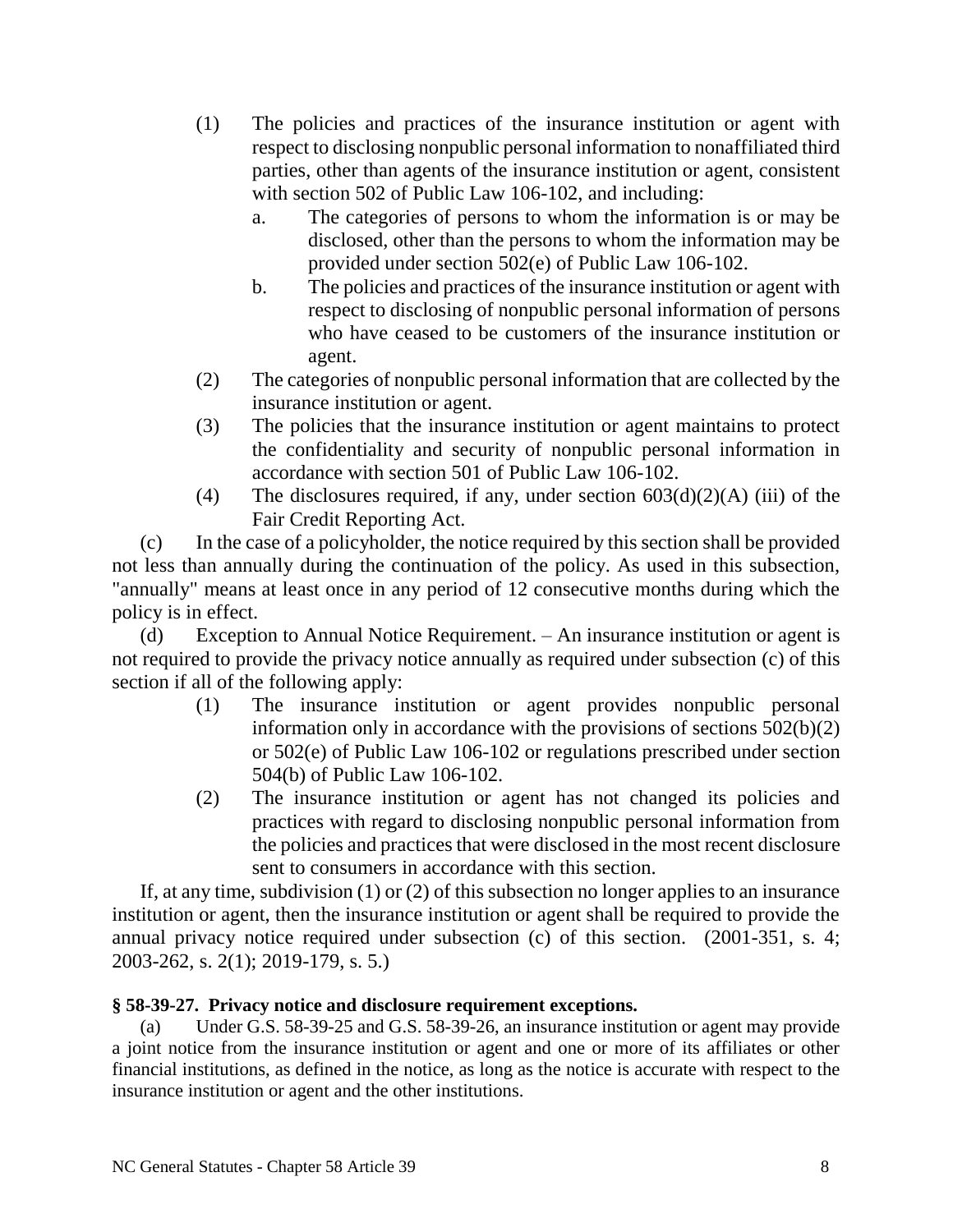(b) An insurance institution or agent may satisfy the notice requirements of G.S. 58-39-25 and G.S. 58-39-26 by providing a single notice if two or more applicants or policyholders jointly obtain or apply for an insurance product.

(c) An insurance institution or agent may satisfy the notice requirements of G.S. 58-39-25 and G.S. 58-39-26 through the use of separate or combined notices.

(d) An insurance institution or agent is not required to provide the notices required by G.S. 58-39-25 and G.S. 58-39-26 to:

- (1) Any applicant or policyholder whose last known address, according to the insurance institution's or agent's records is deemed invalid. The applicant's or policyholder's last known address shall be deemed invalid if mail sent to that address has been returned by the postal authorities as undeliverable and if subsequent reasonable attempts to obtain a current valid address for the applicant or policyholder have been unsuccessful; or
- (2) Any policyholder whose policy is lapsed, expired, or otherwise inactive or dormant under the insurance institution's business practices, and the insurance institution has not communicated with the policyholder about the relationship for a period of 12 consecutive months, other than annual privacy notices, material required by law or regulation, or promotional materials.

(e) If an agent does not share information with any person other than the agent's principal or an affiliate of the principal, and if the principal provides all notices required by G.S. 58-39-25 and G.S. 58-39-26, the agent is not required to provide the notices required by G.S. 58-39-25 and G.S. 58-39-26. G.S. 58-39-75 applies to the sharing of information with an affiliate under this subsection.

(f) When an agent discloses a policyholder's personal information, other than medical information, to an insurance institution solely for the purposes of renewal, transfer, replacement, reinstatement, or modification of an existing policy, the agent is not required to provide the notices required by G.S. 58-39-25 and G.S. 58-39-26.

(g) For the purposes of G.S. 58-39-26 only, the terms "applicant" or "policyholder" include respectively a person who applies for, or a certificate holder who obtains, insurance coverage under a group or blanket insurance contract, employee benefit plan, or group annuity contract, regardless of whether the coverage is individually underwritten. An insurance institution or agent that does not disclose personal information about an applicant or policyholder under a group or blanket insurance contract, employee benefit plan, or group annuity contract, except as permitted under G.S. 58-39-75(1) through (10) and G.S. 58-39-75(12) through (21), may satisfy any notice requirement that otherwise exists under G.S. 58-39-26 with respect to that applicant or policyholder by providing a notice of information practices to the holder of the group or blanket insurance or annuity contract or the employee benefit plan sponsor. If an insurance institution or agent discloses personal information about an applicant or policyholder as permitted by G.S. 58-39-75(11), it shall provide the notice required by G.S. 58-39-26 to the applicant or policyholder not less than 30 days before the information is disclosed, and it may satisfy any other notice requirement that otherwise exists under this section with respect to that applicant or policyholder by providing a notice of information practices to the holder of the group or blanket insurance or annuity contract or employee benefit plan sponsor. (2001-351, s. 5; 2003-262, s. 2(1).)

## **§ 58-39-28. Exception for title and mortgage guaranty insurance.**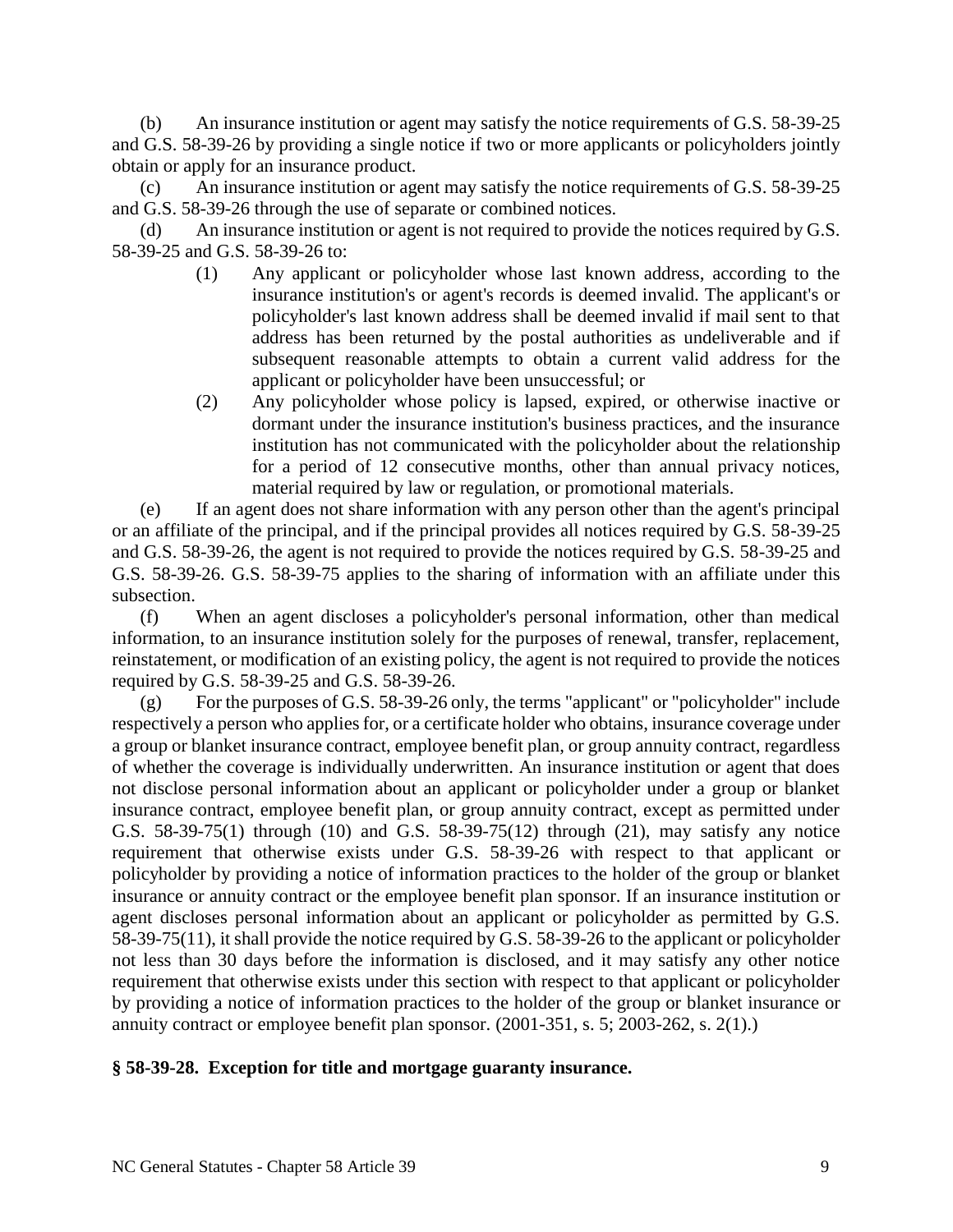(a) A title insurance company shall give notice of its insurance information practices under G.S. 58-39-25 and G.S. 58-39-26 only at the time the final policy of title insurance is issued and is not subject to any annual notice requirement thereafter.

(b) In the case of mortgage guaranty insurance, the notice required by G.S. 58-39-25 and G.S. 58-39-26 shall be provided at the time a master policy is issued and thereafter only if there is a material change in the insurer's policies and practices regarding the use or disclosure of personal information. (2001-351, s. 6; 2003-262, s. 2(1).)

## **§ 58-39-30. Marketing and research surveys.**

An insurance institution or agent shall clearly specify those questions designed to obtain information solely for marketing or research purposes from an individual in connection with an insurance transaction. (1981, c. 846, s. 1; 2003-262, s. 2(1).)

### **§ 58-39-35. Content of disclosure authorization forms.**

Notwithstanding any other provision of law of this State, no insurance institution, agent, or insurance-support organization shall utilize as its disclosure authorization form in connection with insurance transactions involving insurance policies or contracts issued after July 1, 1982, a form or statement that authorizes the disclosure of personal or privileged information about an individual to the insurance institution, agent, or insurance-support organization unless the form or statement:

- (1) Complies with the provisions of Article 38 of this Chapter;
- (2) Is dated;
- (3) Specifies the types of persons authorized to disclose information about the individual;
- (4) Specifies the nature of the information authorized to be disclosed;
- (5) Names the insurance institution or agent and identifies by generic reference representatives of the insurance institution to whom the individual is authorizing information to be disclosed;
- (6) Specifies the purposes for which the information is collected;
- (7) Specifies the length of time such authorization shall remain valid, which shall be no longer than:
	- a. In the case of authorizations signed for the purpose of collecting information in connection with an application for an insurance policy, a policy reinstatement, or a request for change in policy benefits:
		- 1. Thirty months from the date the authorization is signed if the application or request involves life, health, or disability insurance; or
		- 2. One year from the date the authorization is signed if the application or request involves property or casualty insurance;
	- b. In the case of authorizations signed for the purpose of collecting information in connection with a claim for benefits under an insurance policy:
		- 1. The term of coverage of the policy if the claim is for a health insurance benefit; or
		- 2. The duration of the claim if the claim is not for a health insurance benefit; and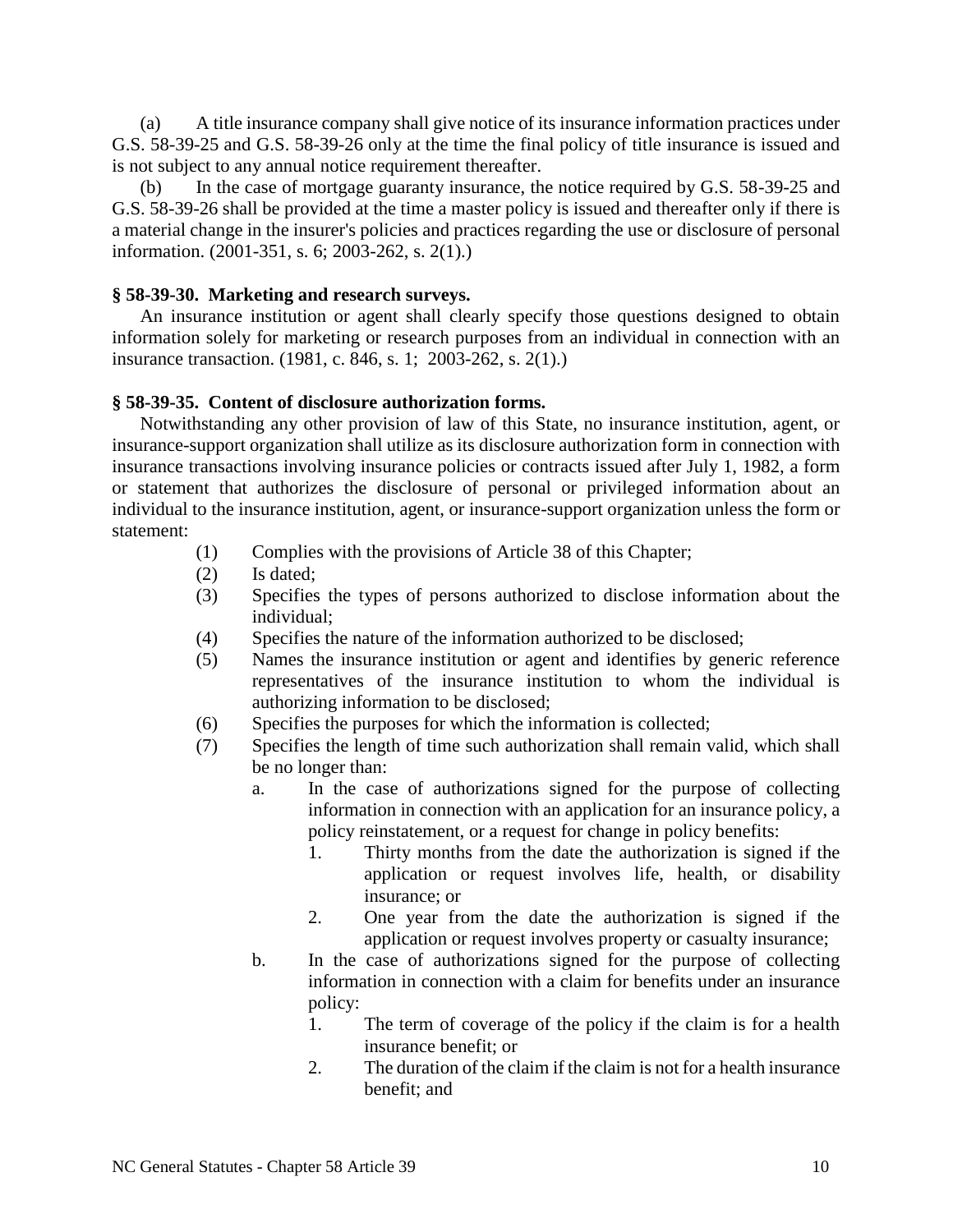(8) Advises the individual or a person authorized to act on behalf of the individual that the individual or the individual's authorized representative is entitled to receive a copy of the authorization form. (1981, c. 846, s. 1; c. 1127, s. 56; 2003-262, s. 2(1).)

## **§ 58-39-40. Investigative consumer reports.**

(a) No insurance institution, agent, or insurance-support organization may prepare or request an investigative consumer report about an individual in connection with an insurance transaction involving an application for insurance, a policy renewal, a policy reinstatement, or a change in insurance benefits unless the insurance institution or agent informs the individual:

- (1) That he may request to be interviewed in connection with the preparation of the investigative consumer report; and
- (2) That upon a request pursuant to G.S. 58-39-45 he is entitled to receive a copy of the investigative consumer report.

(b) If an investigative consumer report is to be prepared by an insurance institution or agent, the insurance institution or agent shall institute reasonable procedures to conduct a personal interview requested by an individual.

(c) If an investigative consumer report is to be prepared by an insurance-support organization, the insurance institution or agent desiring such report shall inform the insurance-support organization whether a personal interview has been requested by the individual. The insurance-support organization shall institute reasonable procedures to conduct such interviews, if requested. (1981, c. 846, s. 1; 2003-262, s. 2(1).)

#### **§ 58-39-45. Access to recorded personal information.**

(a) If any individual, after proper identification, submits a written request to an insurance institution, agent, or insurance-support organization for access to recorded personal information about the individual that is reasonably described by the individual and reasonably locatable and retrievable by the insurance institution, agent, or insurance-support organization, the insurance institution, agent, or insurance-support organization shall within 30 business days from the date such request is received:

- (1) Inform the individual of the nature and substance of such recorded personal information in writing, by telephone, or by other oral communication, whichever the insurance institution, agent, or insurance-support organization prefers;
- (2) Permit the individual to see and copy, in person, such recorded personal information pertaining to him or to obtain a copy of such recorded personal information by mail, whichever the individual prefers, unless such recorded personal information is in coded form, in which case an accurate translation in plain language shall be provided in writing;
- (3) Disclose to the individual the identity, if recorded, of those persons to whom the insurance institution, agent, or insurance-support organization has disclosed such personal information within two years prior to such request, and if the identity is not recorded, the names of those insurance institutions, agents, insurance-support organizations or other persons to whom such information is normally disclosed; and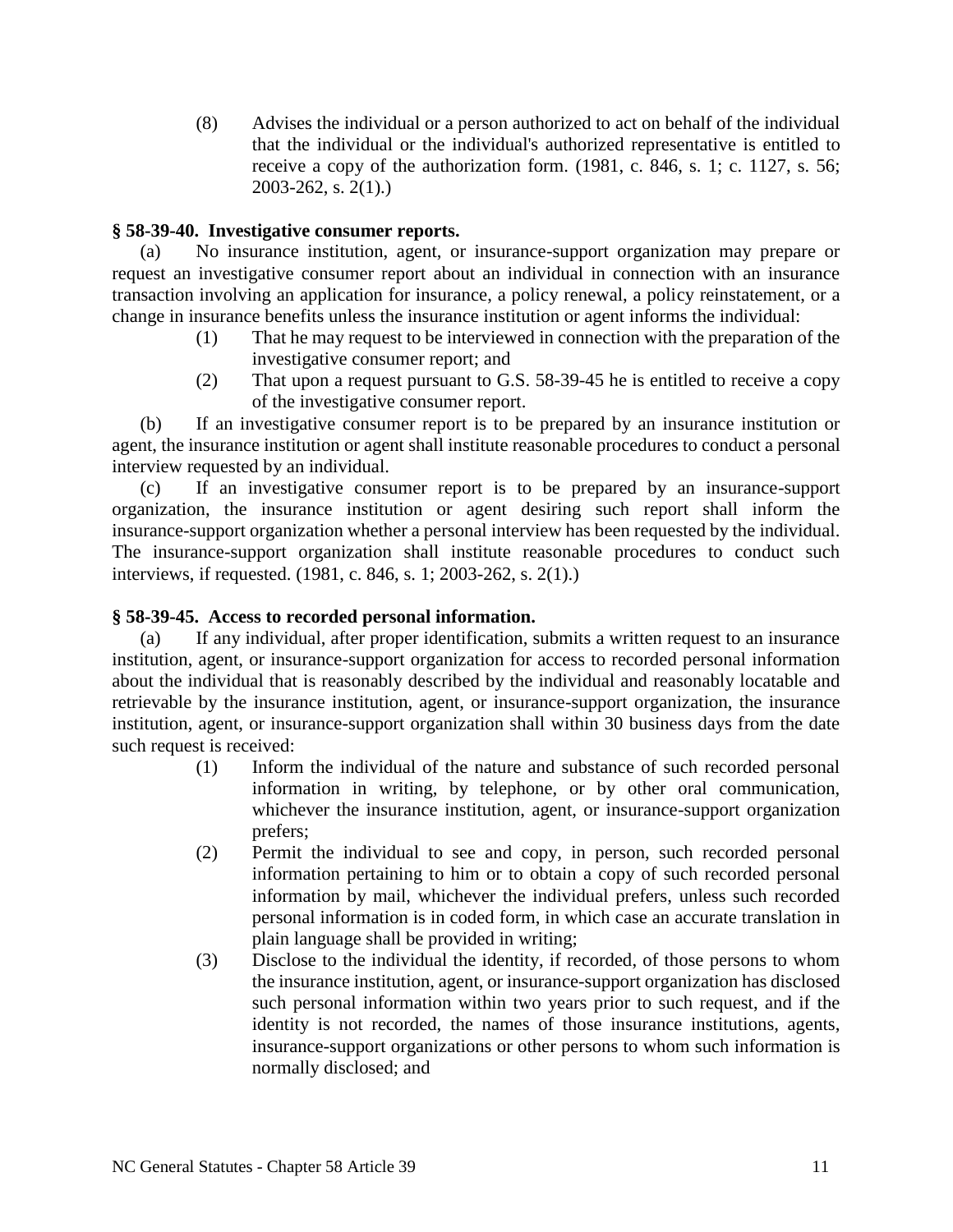(4) Provide the individual with a summary of the procedures by which he may request correction, amendment, or deletion of recorded personal information.

(b) Any personal information provided pursuant to subsection (a) of this section shall identify the source of the information if such source is an institutional source.

(c) Medical-record information supplied by a medical-care institution or medical professional and requested under subsection (a) of this section together with the identity of the medical professional or medical-care institution that provided such information, shall be supplied either directly to the individual or to a medical professional designated by the individual and licensed to provide medical care with respect to the condition to which the information relates, whichever the insurance institution, agent, or insurance-support organization prefers. If it elects to disclose the information to a medical professional designated by the individual, the insurance institution, agent, or insurance-support organization shall notify the individual, at the time of the disclosure, that it has provided the information to the medical professional.

(d) Except for personal information provided under G.S. 58-39-55, an insurance institution, agent, or insurance-support organization may charge a reasonable fee to cover the costs incurred in providing a copy of recorded personal information to individuals.

(e) The obligations imposed by this section upon an insurance institution or agent may be satisfied by another insurance institution or agent authorized to act on its behalf. With respect to the copying and disclosure of recorded personal information pursuant to a request under subsection (a) of this section, an insurance institution, agent, or insurance-support organization may make arrangements with an insurance-support organization or a consumer reporting agency to copy and disclose recorded personal information on its behalf.

(f) The rights granted to individuals in this section shall extend to all natural persons to the extent information about them is collected and maintained by an insurance institution, agent, or insurance-support organization in connection with an insurance transaction. The rights granted to all natural persons by this subsection shall not extend to information about them that relates to and is collected in connection with or in reasonable anticipation of a claim or civil or criminal proceeding involving them.

(g) For purposes of this section, the term, "insurance-support organization" does not include the term, "consumer reporting agency." (1981, c. 846, s. 1; 2003-262, s. 2(1).)

## **§ 58-39-50. Correction, amendment, or deletion of recorded personal information.**

(a) Within 30 business days from the date of receipt of a written request from an individual to correct, amend, or delete any recorded personal information about the individual within its possession, an insurance institution, agent, or insurance-support organization shall either:

- (1) Correct, amend, or delete the portion of the recorded personal information in dispute; or
- (2) Notify the individual of:
	- a. Its refusal to make such correction, amendment, or deletion;
	- b. The reasons for the refusal; and
	- c. The individual's right to file a statement as provided in subsection (c) of this section.

(b) If the insurance institution, agent, or insurance-support organization corrects, amends, or deletes recorded personal information in accordance with subdivision (a)(1) of this section, the insurance institution, agent, or insurance-support organization shall so notify the individual in writing and furnish the correction, amendment, or fact of deletion to: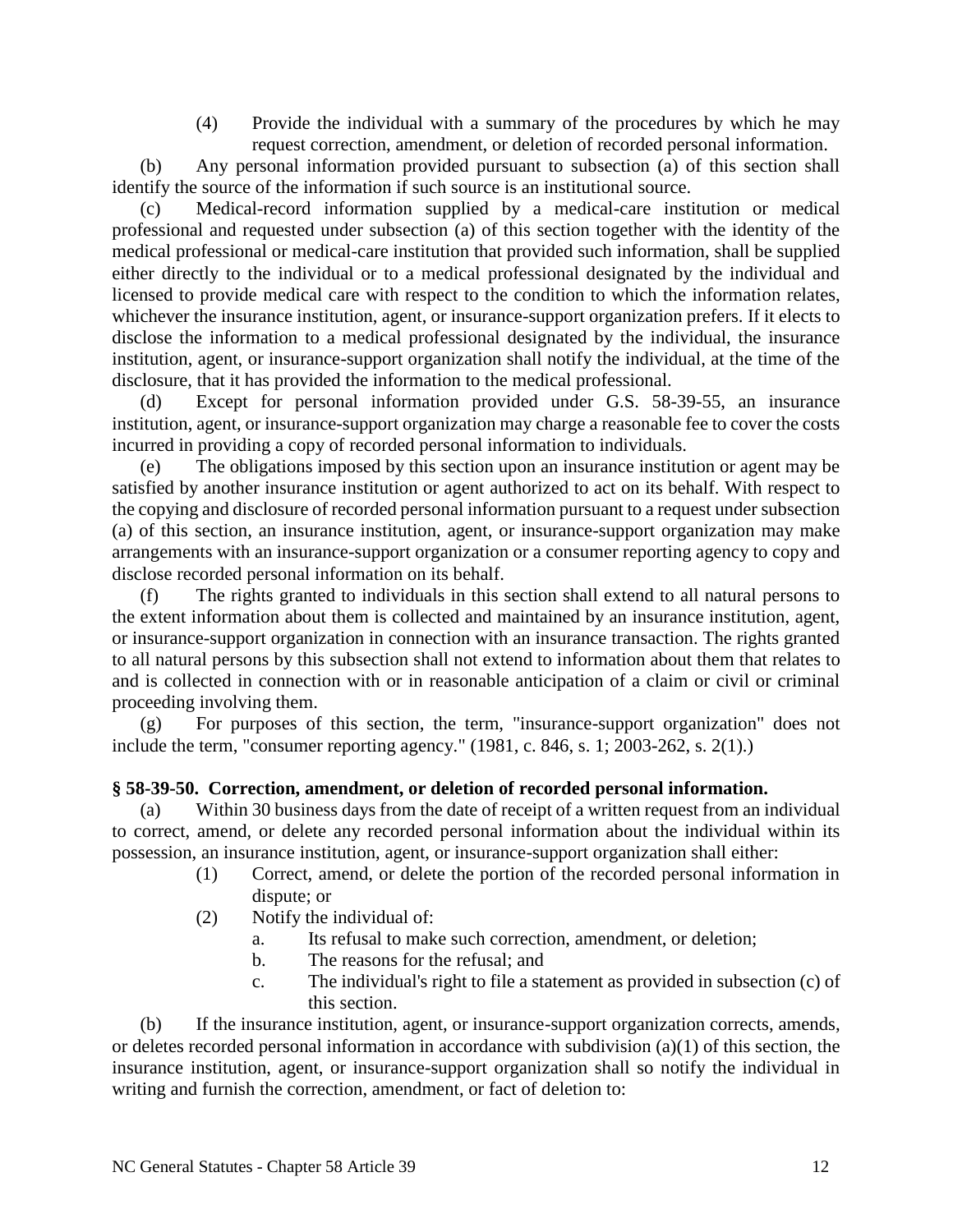- (1) Any person specifically designated by the individual who, within the preceding two years, may have received such recorded personal information;
- (2) Any insurance-support organization whose primary source of personal information is insurance institutions if the insurance-support organization has systematically received such recorded personal information from the insurance institution within the preceding seven years. The correction, amendment, or fact of deletion need not be furnished if the insurance-support organization no longer maintains recorded personal information about the individual; and
- (3) Any insurance-support organization that furnished the personal information that has been corrected, amended, or deleted.

(c) Whenever an individual disagrees with an insurance institution's, agent's, or insurance-support organization's refusal to correct, amend, or delete recorded personal information, the individual shall be permitted to file with the insurance institution, agent, or insurance-support organization:

- (1) A concise statement setting forth what the individual thinks is the correct, relevant, or fair information; and
- (2) A concise statement of the reasons why the individual disagrees with the insurance institution's, agent's, or insurance-support organization's refusal to correct, amend, or delete recorded personal information.

(d) In the event an individual files either statement as described in subsection (c) of this section, the insurance institution, agent, or support organization shall:

- (1) File the statement with the disputed personal information and provide a means by which anyone reviewing the disputed personal information will be made aware of the individual's statement and have access to it; and
- (2) In any subsequent disclosure by the insurance institution, agent, or support organization of the recorded personal information that is the subject of disagreement, clearly identify the matter or matters in dispute and provide the individual's statement along with the recorded personal information being disclosed; and
- (3) Furnish the statement to the persons and in the manner specified in subsection (b) of this section.

(e) The rights granted to individuals in this section shall extend to all natural persons to the extent information about them is collected and maintained by an insurance institution, agent, or insurance-support organization in connection with an insurance transaction. The rights granted to all natural persons by this subsection shall not extend to information about them that relates to and is collected in connection with or in reasonable anticipation of a claim or civil or criminal proceeding involving them.

(f) For purposes of this section, the term, "insurance-support organization" does not include the term, "consumer reporting agency." (1981, c. 846, s. 1; 1991, c. 720, s. 74; 2003-262, s.  $2(1)$ .)

## **§ 58-39-55. Reasons for adverse underwriting decisions.**

(a) In the event of an adverse underwriting decision, the insurance institution or agent responsible for the decision shall give a written notice in a form approved by the Commissioner that: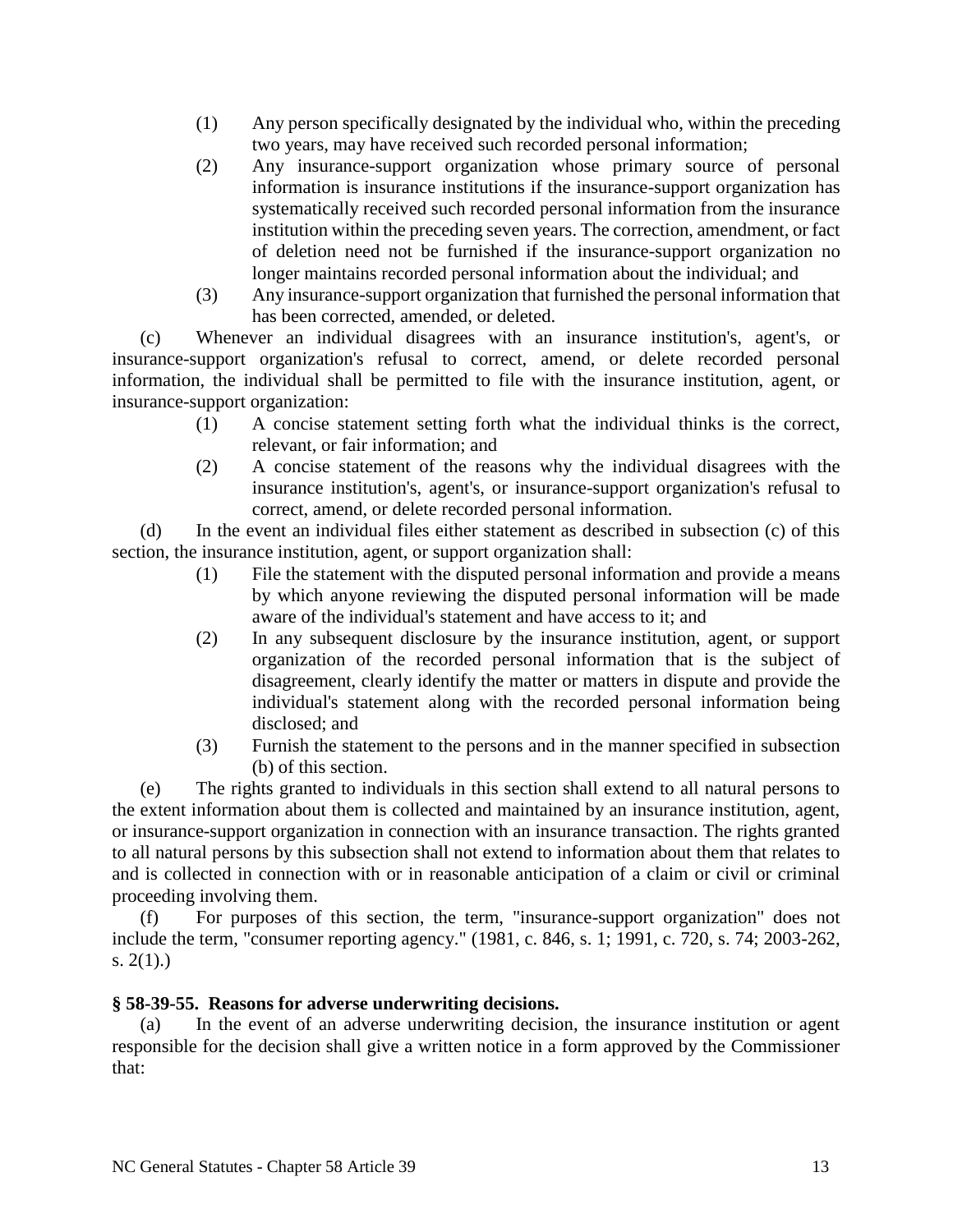- (1) Either provides the applicant, policyholder, or individual proposed for coverage with the specific reason or reasons for the adverse underwriting decision in writing or advises such person that upon written request he may receive the specific reason or reasons in writing; and
- (2) Provides the applicant, policyholder, or individual proposed for coverage with a summary of the rights established under subsection (b) of this section and G.S. 58-39-45 and 58-39-50.

(b) Upon receipt of a written request within 90 business days from the date of the mailing of notice or other communication of an adverse underwriting decision to an applicant, policyholder or individual proposed for coverage, the insurance institution or agent shall furnish to such person within 21 business days from the date of receipt of such written request:

- (1) The specific reason or reasons for the adverse underwriting decision, in writing, if such information was not initially furnished in writing pursuant to subdivision (a)(1) of this section;
- (2) The specific items of personal and privileged information that support those reasons: Provided, however:
	- a. The insurance institution or agent shall not be required to furnish specific items of privileged information if it has a reasonable suspicion, based upon specific information available for review by the Commissioner, that the applicant, policyholder, or individual proposed for coverage has engaged in criminal activity, fraud, material misrepresentation, or material nondisclosure, and
	- b. Specific items of medical-record information supplied by a medical-care institution or medical professional shall be disclosed either directly to the individual about whom the information relates or to the medical professional designated by the individual and licensed to provide medical care with respect to the condition to which the information relates, whichever the insurance institution or agent prefers; and
- (3) The names and addresses of the institutional sources that supplied the specific items of information given pursuant to subdivision (b)(2) of this section: Provided, however, the identity of any medical professional or medical-care institution shall be disclosed either directly to the individual or to the designated medical professional, whichever the insurance institution or agent prefers.

(c) The obligations imposed by this section upon an insurance institution or agent may be satisfied by another insurance institution or agent authorized to act on its behalf.

(d) When an adverse underwriting decision results solely from an oral request or inquiry, the explanation of reasons and summary of rights required by this section may be given orally. (1981, c. 846, s. 1; 2003-262, s. 2(1).)

## **§ 58-39-60. Information concerning previous adverse underwriting decisions.**

No insurance institution, agent, or insurance-support organization may seek information in connection with an insurance transaction concerning: (i) any previous adverse underwriting decision experienced by an individual; or (ii) any previous insurance coverage obtained by an individual through a residual market mechanism, unless such inquiry also requests the reasons for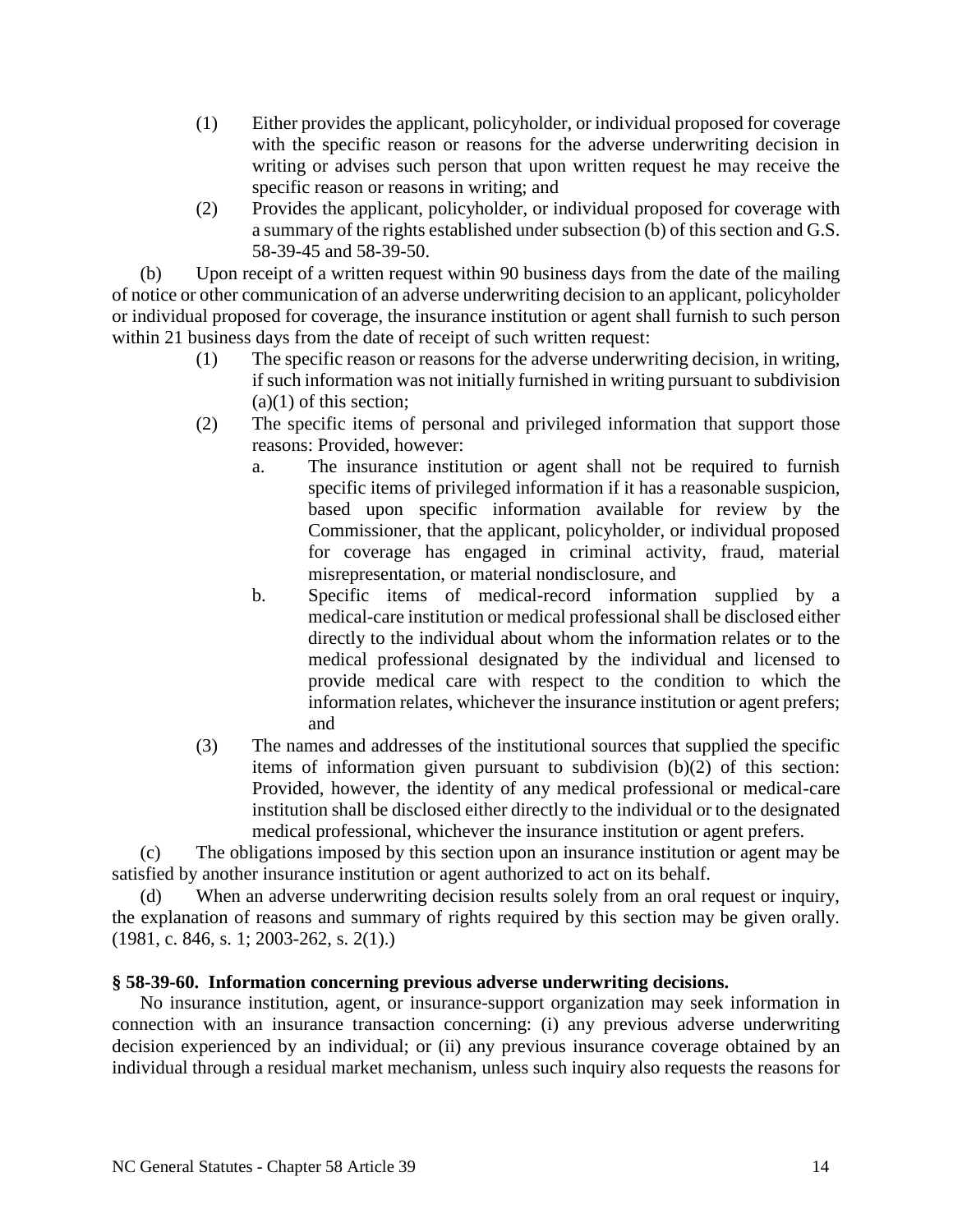any previous adverse underwriting decision or the reasons why insurance coverage was previously obtained through a residual market mechanism. (1981, c. 846, s. 1; 2003-262, s. 2(1).)

## **§ 58-39-65. Previous adverse underwriting decisions.**

No insurance institution or agent may base an adverse underwriting decision in whole or in part:

- (1) On the fact of a previous adverse underwriting decision or on the fact that an individual previously obtained insurance coverage through a residual market mechanism: Provided, however, an insurance institution or agent may base an adverse underwriting decision on further information obtained from an insurance institution or agent responsible for a previous adverse underwriting decision;
- (2) On personal information received from an insurance-support organization whose primary source of information is insurance institutions: Provided, however, an insurance institution or agent may base an adverse underwriting decision on further personal information obtained as the result of information received from such insurance-support organization. (1981, c. 846, s. 1; 2003-262, s. 2(1).)
- **§ 58-39-70:** Recodified as G.S. 58-39-125 by Session Laws 2003-262, s. 2(3), effective June 26, 2003.

## **§ 58-39-75. Disclosure limitations and conditions.**

An insurance institution, agent, or insurance-support organization shall not disclose any personal or privileged information about an individual collected or received in connection with an insurance transaction unless the disclosure is:

- (1) With the written authorization of the individual, provided:
	- a. If such authorization is submitted by another insurance institution, agent, or insurance-support organization, the authorization meets the requirements of G.S. 58-39-35; or
	- b. If such authorization is submitted by a person other than an insurance institution, agent, or insurance-support organization, the authorization meets the requirements of G.S. 58-39-35 and is:
		- 1. Dated;
		- 2. Signed by the individual; and
		- 3. Obtained one year or less before the date a disclosure is sought pursuant to this paragraph; or
- (2) To a person other than an insurance institution, agent, or insurance-support organization, provided such disclosure is reasonably necessary:
	- a. To enable that person to perform a business, professional, or insurance function for the disclosing insurance institution, agent, or insurance-support organization, including, but not limited to, performing marketing functions and other functions regarding the provision of information concerning the disclosing institution's own products, services, and programs, and that person agrees not to disclose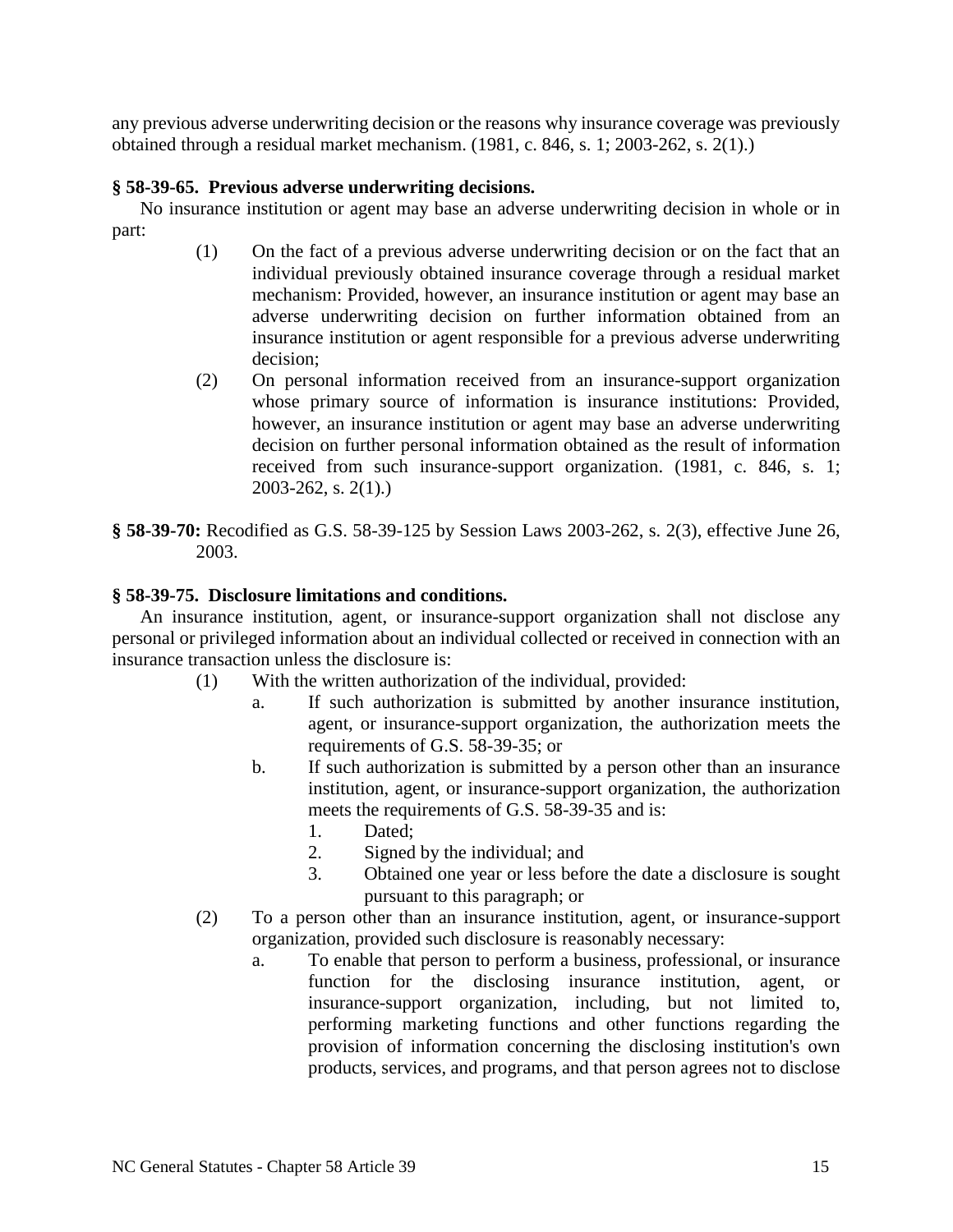the information further without the individual's written authorization unless the further disclosure:

- 1. Would otherwise be permitted by this section if made by an insurance institution, agent, or insurance-support organization; or
- 2. Is reasonably necessary for that person to perform its function for the disclosing insurance institution, agent, or insurance-support organization; or
- b. To enable that person to provide information to the disclosing insurance institution, agent, or insurance-support organization for the purpose of:
	- 1. Determining an individual's eligibility for an insurance benefit or payment; or
	- 2. Detecting or preventing criminal activity, fraud, material misrepresentation, or material nondisclosure in connection with an insurance transaction; or
- (3) To an insurance institution, agent, insurance-support organization, or self-insurer, provided the information disclosed is limited to that which is reasonably necessary:
	- a. To detect or prevent criminal activity, fraud, material misrepresentation, or material nondisclosure in connection with insurance transactions; or
	- b. For either the disclosing or receiving insurance institution, agent, or insurance-support organization to perform its function in connection with an insurance transaction involving the individual; or
- (4) To a medical-care institution or medical professional for the purpose of (i) verifying insurance coverage or benefits, (ii) informing an individual of a medical problem of which the individual may not be aware, or (iii) conducting an operations or services audit, provided only such information is disclosed as is reasonably necessary to accomplish the foregoing purposes; or
- (4a) To a person making an inquiry under G.S. 58-58-97 when providing funeral service to a deceased insured; or
- (5) To an insurance regulatory authority; or
- (6) To a law-enforcement or other government authority:
	- a. To protect the interests of the insurance institution, agent, or insurance-support organization in preventing or prosecuting the perpetration of fraud upon it; or
	- b. If the insurance institution, agent, or insurance-support organization reasonably believes that illegal activities have been conducted by the individual; or
- (7) Otherwise permitted or required by law; or
- (8) In response to a facially valid administrative or judicial order, including a search warrant or subpoena; or
- (9) Made for the purpose of conducting actuarial or research studies, provided:
	- a. No individual may be identified in any actuarial or research report;
	- b. Materials allowing the individual to be identified are returned or destroyed as soon as they are no longer needed; and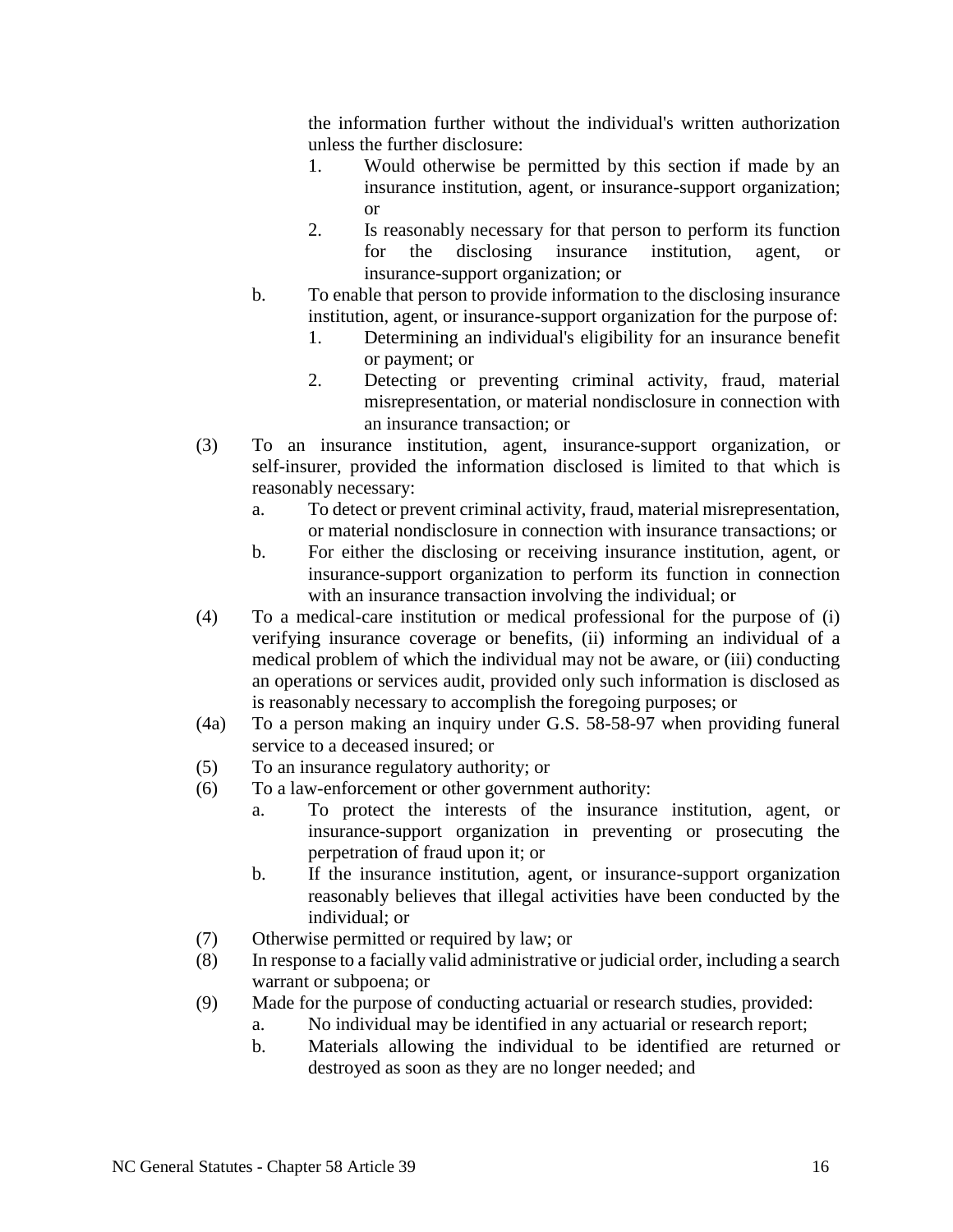- c. The actuarial or research organization agrees not to disclose the information unless the disclosure would otherwise be permitted by this section if made by an insurance institution, agent, or insurance-support organization; or
- (10) To a party or a representative of a party to a proposed or consummated sale, transfer, merger, or consolidation of all or part of the business of the insurance institution, agent, or insurance-support organization, provided:
	- a. Prior to the consummation of the sale, transfer, merger, or consolidation only such information is disclosed as is reasonably necessary to enable the recipient to make business decisions about the purchase, transfer, merger, or consolidation, and
	- b. The recipient agrees not to disclose the information unless the disclosure would otherwise be permitted by this section if made by an insurance institution, agent or insurance-support organization; or
- (11) To a person whose only use of such information will be in connection with the marketing of a product or service, provided:
	- a. No medical-record information, privileged information, or personal information relating to an individual's character, personal habits, mode of living, or general reputation is disclosed, and no classification derived from such information is disclosed;
	- b. The individual has been given an opportunity to indicate that he does not want personal information disclosed for marketing purposes and has given no indication that such individual does not want the information disclosed; and
	- c. The person receiving such information agrees not to use it except in connection with the marketing of a product or service; or
- (12) To an affiliate whose only use of the information will be in connection with an audit of the insurance institution or agent or the marketing of an insurance product or service, provided the affiliate agrees not to disclose the information for any other purpose or to unaffiliated persons; and further provided that no medical record information may be disclosed to the affiliate for the marketing of an insurance product or service; or
- (13) By a consumer reporting agency, provided the disclosure is to a person other than an insurance institution or agent; or
- (14) To a group policyholder for the purpose of reporting claims experience or conducting an audit of the insurance institution's or agent's operations or services, provided the information disclosed is reasonably necessary for the group policyholder to conduct the review or audit; or
- (15) To a professional peer review organization for the purpose of reviewing the service or conduct of a medical-care institution or medical professional; or
- (16) To a governmental authority for the purpose of determining the individual's eligibility for health benefits for which the governmental authority may be liable; or
- (17) To a certificate holder or policyholder for the purpose of providing information regarding the status of an insurance transaction; or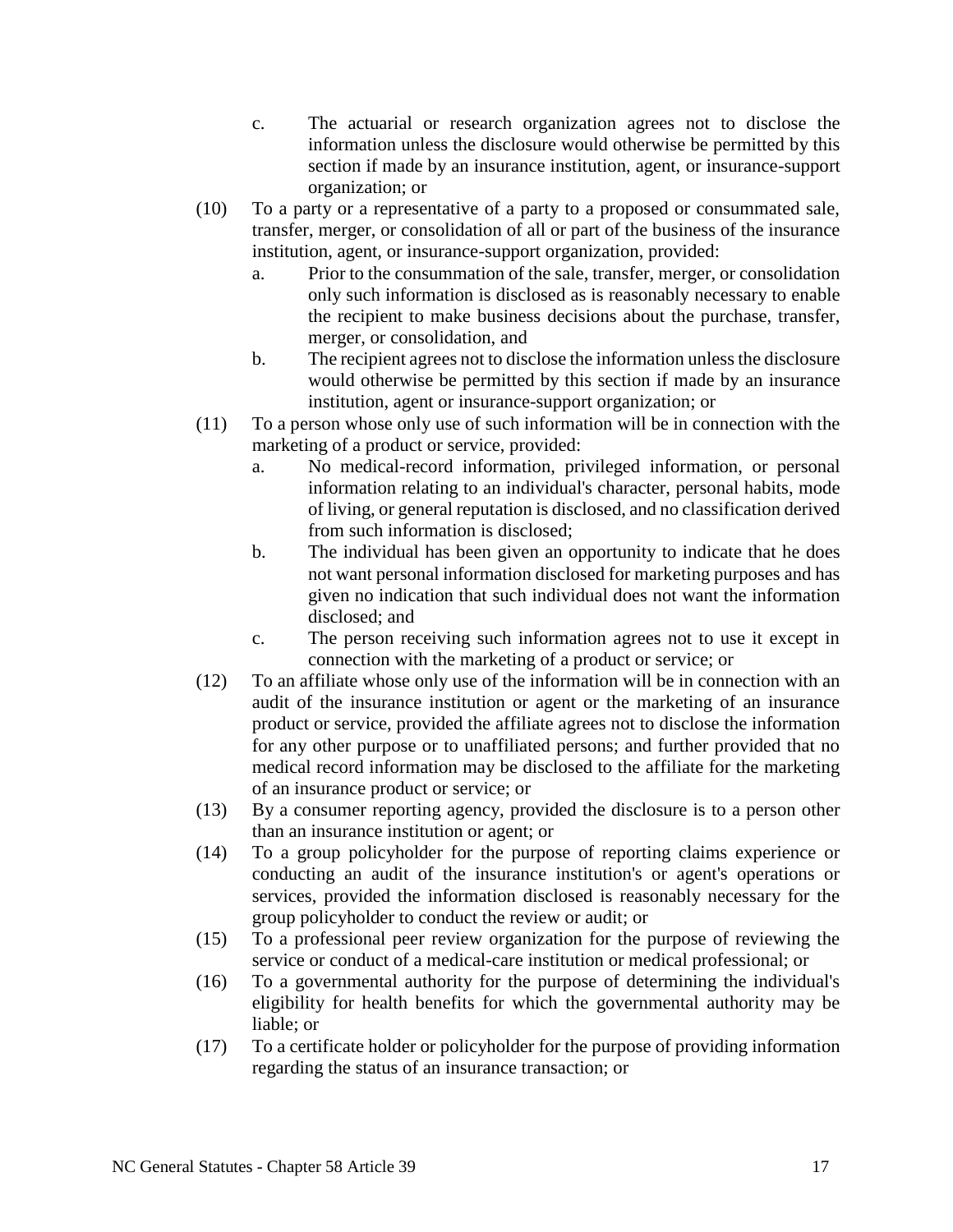- (18) To a lienholder, mortgagee, assignee, lessor, or other person shown on the records of an insurance institution or agent as having a legal or beneficial interest in a policy of insurance only if:
	- a. No medical record information is disclosed unless the disclosure would otherwise be permitted by this section; and
	- b. The information disclosed is limited to that which is reasonably necessary to permit such person to protect its interest in such policy; or
- (19) To authorized personnel of the Division of Motor Vehicles upon requests pursuant to G.S. 20-309(c) or G.S. 20-309(f).
- (20) To the Department of Health and Human Services and the information disclosed is immunization information described in G.S. 130A-153.
- (21) To a person whose only use of an applicant's or policyholder's personal information, but not including medical record information, will be in connection with the marketing of a financial product or service intended to be provided by participants in a marketing program where the program participants and the types of information to be shared are identified to the applicant or policyholder when the applicant or policyholder is first offered the financial product or service. As used in this subdivision:
	- a. "Financial institution" means any institution the business of which is engaging in activities that are financial in nature or incidental to such financial activities as described in section 4(k) of the Bank Holding Company Act of 1956 (12 U.S.C. § 1843(k)).
	- b. "Financial product or service" means any product or service that a financial holding company could offer by engaging in an activity that is financial in nature or incidental to such financial activity under section 4(k) of the Bank Holding Company Act of 1956 (12 U.S.C. § 1843(k)).
	- c. "Marketing program" includes only those programs established by written agreement by the insurance institution and one or more financial institutions under which they jointly offer, endorse, or sponsor a financial product or service. (1981, c. 846, s. 1; 1985, c. 666, s. 68; 1993, c. 134, s. 2; 1997-443, s. 11A.20A; 2001-351, ss. 7, 8, 10, 11, 12; 2003-262, s. 2(1); 2009-566, s. 24.)

## **§ 58-39-76. Limits on sharing account number information for marketing purposes.**

(a) General Prohibition on Disclosure of Account Numbers. – An insurance institution, insurance agent, or insurance-support organization shall not disclose, other than to a consumer reporting agency, an account number or similar form of access number or access code for a credit card account, deposit account, or transaction account of a consumer to any nonaffiliated third party for use in telemarketing, direct mail marketing, or other marketing through electronic mail to the consumer.

- (b) Definitions. As used in this section:
	- (1) "Account number" means an account number, or similar form of access number or access code, but does not include a number or code in an encrypted form, as long as the insurance institution, insurance agent, or insurance-support organization does not provide the recipient with a means to decode the number or code.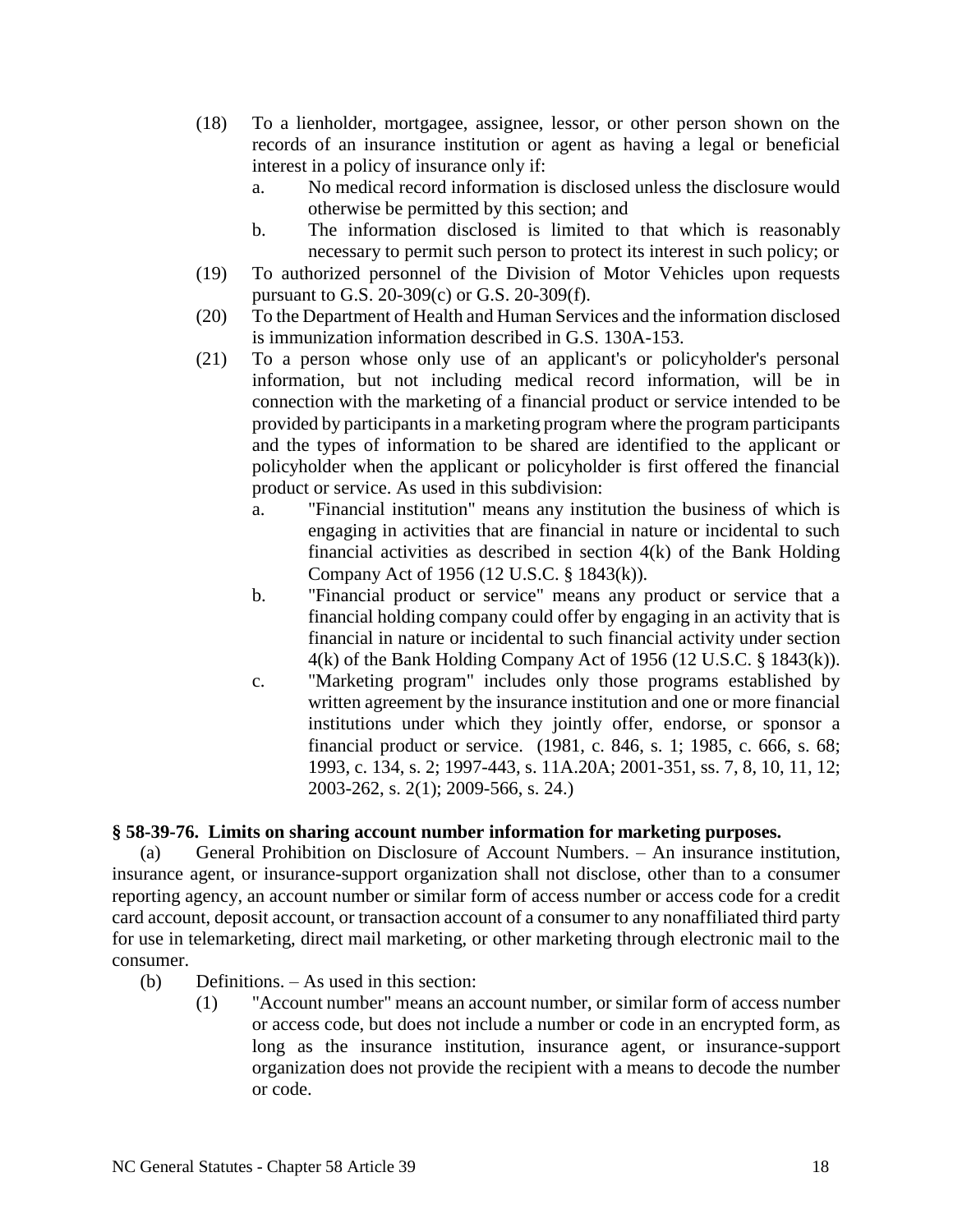(2) "Transaction account" means an account other than a deposit account or credit card account. A transaction account does not include an account to which third parties cannot initiate charges.

(c) Exceptions. – Subsection (a) of this section does not apply if an insurance institution, insurance agent, or insurance-support organization discloses an account number or similar form of access number or access code:

- (1) To the insurance institution's, insurance agent's, or insurance-support organization's agent or service provider solely in order to perform marketing for the insurance institution's, insurance agent's, or insurance-support organization's own products or services, as long as the agent or service provider is not authorized to directly initiate charges to the account; or
- (2) To a participant in a private label credit card program or an affinity or similar program where the participants in the program are identified to the customer when the customer enters into the program. (2001-351, s. 9; 2003-262, s. 2(1).)

Part 2. Enforcement, Sanctions, Remedies, and Rights.

## **§ 58-39-80. Hearings and procedures.**

(a) Whenever the Commissioner has reason to believe that an insurance institution, agent, or insurance-support organization has been or is engaged in conduct in this State that violates this Article, or whenever the Commissioner has reason to believe that an insurance-support organization has been or is engaged in conduct outside this State that has an effect on a person residing in this State and that violates this Article, the Commissioner may issue and serve upon such insurance institution, agent, or insurance-support organization a statement of charges and notice of hearing to be held at a time and place fixed in the notice. The date for such hearing shall be not less than 10 days after the date of service.

(b) At the time and place fixed for such hearing the insurance institution, agent, or insurance-support organization charged shall have an opportunity to answer the charges against it and present evidence on its behalf. Upon good cause shown, the Commissioner shall permit any adversely affected person to intervene, appear, and be heard at such hearing by counsel or in person. (1981, c. 846, s. 1; 2003-262, s. 2(2).)

## **§ 58-39-85. Service of process; insurance-support organizations.**

For the purpose of this Article, an insurance-support organization transacting business outside this State that has an effect on a person residing in this State shall be deemed to have appointed the Commissioner to accept service of process on its behalf. The provisions of G.S. 58-16-30 and 58-16-45 shall apply to service of process under this section, except that such service shall be mailed to the insurance-support organization at its last known principal place of business. (1981, c. 846, s. 1; 1985, c. 666, s. 9; 2003-262, s. 2(2).)

## **§ 58-39-90. Cease and desist orders.**

If, after a hearing pursuant to G.S. 58-39-80, the Commissioner determines that the insurance institution, agent, or insurance-support organization charged has engaged in conduct or practices in violation of this Article, he may issue an order requiring such insurance institution, agent, or insurance-support organization to cease and desist from the conduct or practices constituting a violation of this Article. (1981, c. 846, s. 1; 2003-262, s. 2(2).)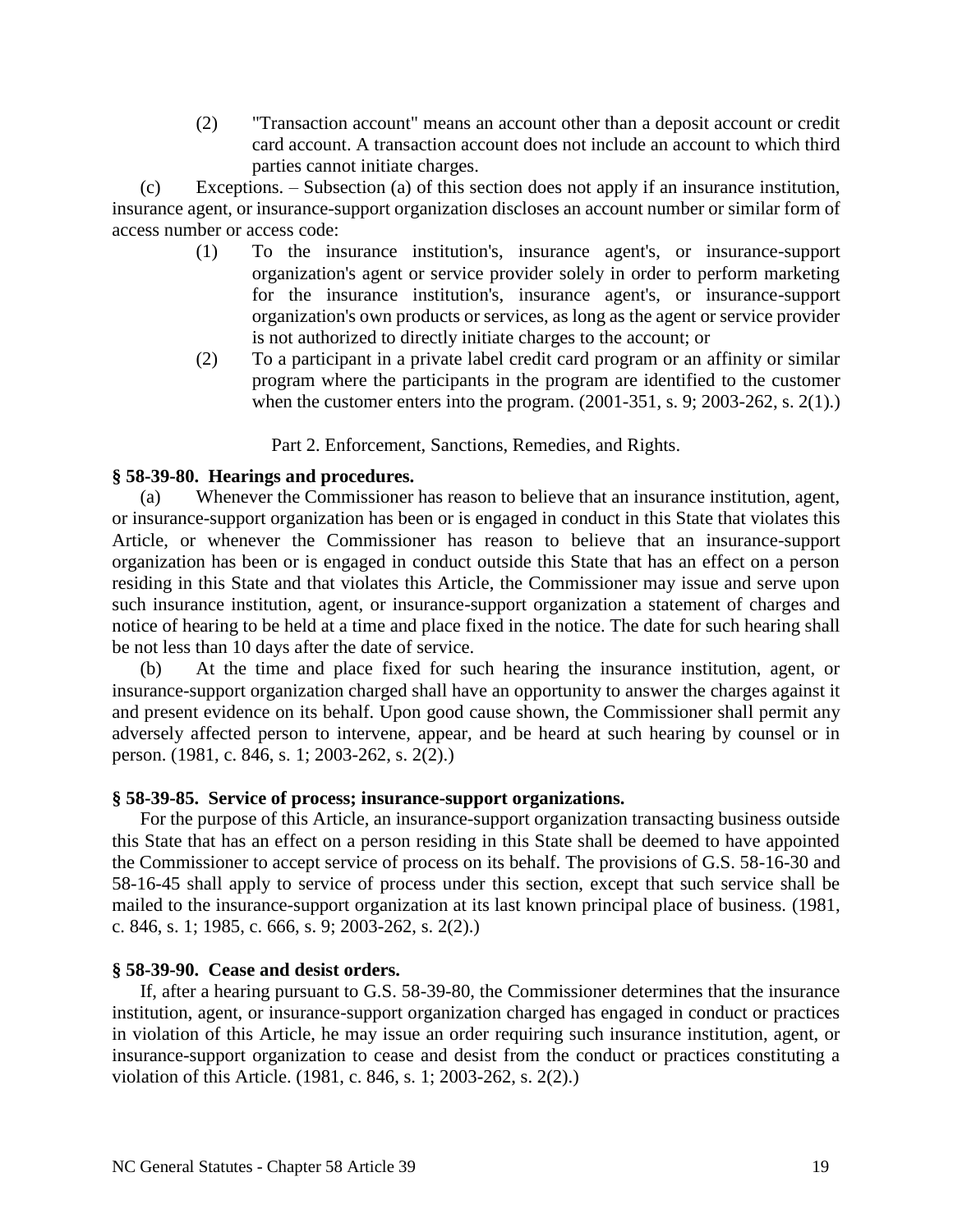#### **§ 58-39-95. Penalties.**

(a) In any case where a hearing pursuant to G.S. 58-39-80 results in the findings of a violation of this Article, the Commissioner, in addition to the issuance of a cease and desist order as prescribed in G.S. 58-39-90, may levy a civil penalty under G.S. 58-2-70.

(b) Any person who violates a cease and desist order of the Commissioner under G.S. 58-39-90, after notice and hearing and upon order of the court, may be subject to one or more of the following penalties, at the discretion of the court:

- (1) A monetary fine of not more than ten thousand dollars (\$10,000) for each violation; or
- (2) A monetary fine of not more than fifty thousand dollars (\$50,000) if the court finds that violations have occurred with such frequency as to constitute a general business practice; or
- (3) Suspension or revocation of an insurance institution's or agent's license.

(c) The clear proceeds of any civil penalties levied pursuant to this section shall be remitted to the Civil Penalty and Forfeiture Fund in accordance with G.S. 115C-457.2. (1981, c. 846, s. 1; 1991, c. 720, s. 73; 1998-215, s. 89(b); 2003-262, s. 2(2).)

## **§ 58-39-100. Appeal of right.**

From any final order of the Commissioner issued pursuant to the provisions of this Article there shall be an appeal as provided in G.S. 58-2-75. (1981, c. 846, s. 1; 2003-262, s. 2(2).)

## **§ 58-39-105. Individual remedies.**

(a) If any insurance institution, agent, or insurance-support organization fails to comply with G.S. 58-39-45, 58-39-50, or 58-39-55 with respect to the rights granted under those sections, any person whose rights are violated may apply to the superior court in the county in which such person resides for appropriate equitable relief.

(b) An insurance institution, agent, or insurance-support organization that discloses information in violation of G.S. 58-39-75 shall be liable for damages sustained by the individual to whom the information relates. No individual, however, shall be entitled to a monetary award that exceeds the actual damages sustained by the individual as a result of a violation of G.S. 58-39-75.

(c) In any action brought pursuant to this section, the court may award the cost of the action and reasonable attorney's fees to the prevailing party.

(d) An action under this section must be brought within two years from the date the alleged violation is or should have been discovered.

(e) Except as specifically provided in this section, there shall be no remedy or recovery available to individuals for any occurrence that constitutes a violation of any provision of this Article. (1981, c. 846, s. 1; 2003-262, s. 2(2).)

## **§ 58-39-110. Immunity.**

No cause of action in the nature of defamation, invasion of privacy, or negligence shall arise against any person for disclosing personal or privileged information in accordance with this Article, nor shall such a cause of action arise against any person for furnishing personal or privileged information to an insurance institution, agent, or insurance-support organization: Provided, however, this section shall provide no immunity for disclosing or furnishing false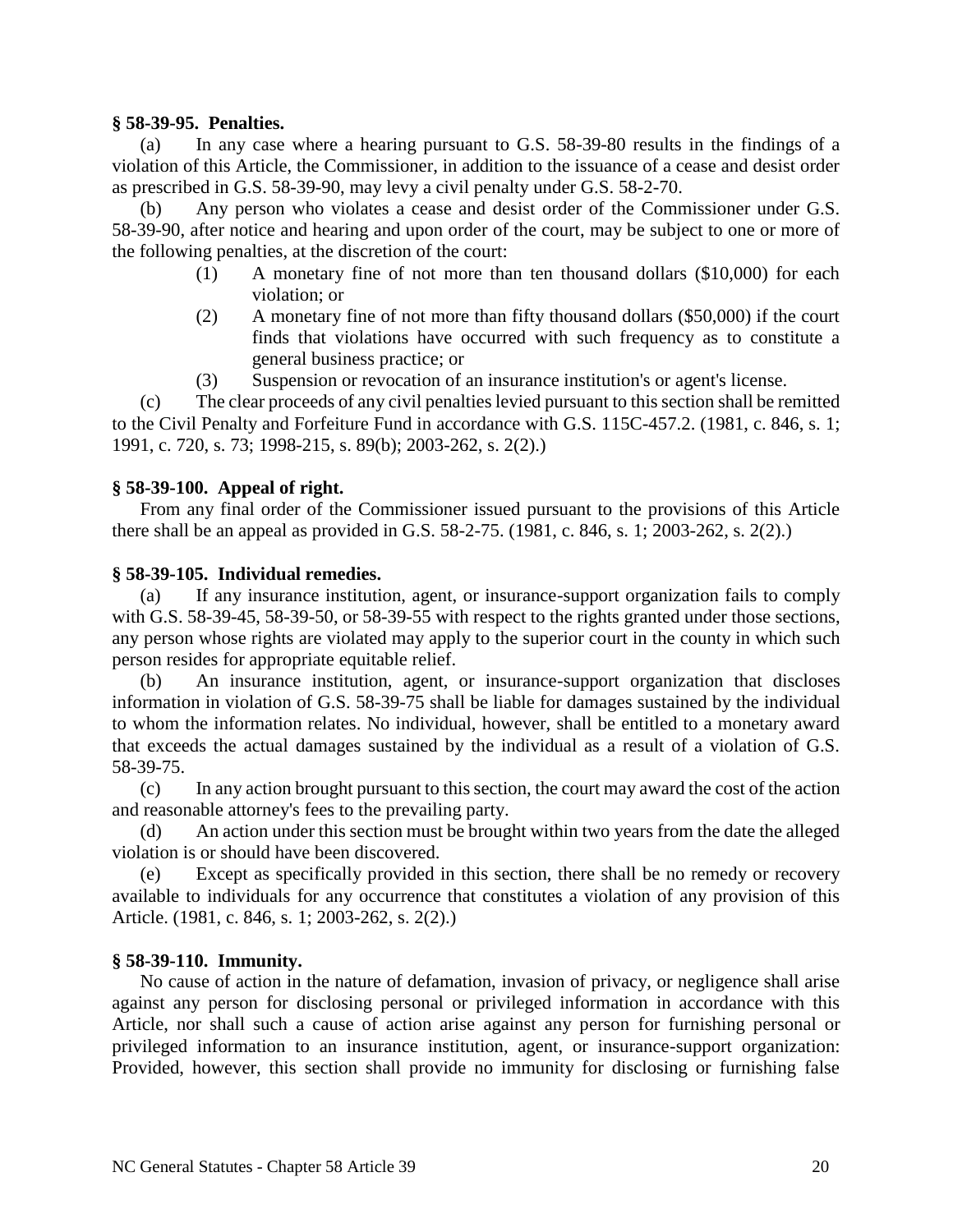information with malice or willful intent to injure any person. (1981, c. 846, s. 1; 2003-262, s.  $2(2).$ 

#### **§ 58-39-115. Obtaining information under false pretenses.**

Any person who knowingly and willfully obtains information about an individual from an insurance institution, agent, or insurance-support organization under false pretenses shall, upon conviction, be guilty of a Class 1 misdemeanor. (1981, c. 846, s. 1; 1985, c. 666, s. 33; 1993, c. 539, s. 465; 1994, Ex. Sess., c. 24, s. 14(c); 2003-262, s. 2(2).)

#### **§ 58-39-120. Rights.**

The rights granted under G.S. 58-39-45, 58-39-50, and 58-39-75 shall take effect on July 1, 1982, regardless of the date of the collection or receipt of the information that is the subject of such sections. (1981, c. 846, s. 1; c. 1127, s. 56; 2003-262, s. 2(2).)

#### **§ 58-39-125. Powers of the Commissioner.**

(a) The Commissioner shall have the power to examine and investigate into the affairs of every insurance institution or agent doing business in this State to determine whether the insurance institution or agent has been or is engaged in any conduct in violation of this Article.

(b) The Commissioner shall have the power to examine and investigate the affairs of every insurance-support organization that acts on behalf of an insurance institution or agent and that either (i) transacts business in this State, or (ii) transacts business outside this State and has an effect on a person residing in this State in order to determine whether such insurance-support organization has been or is engaged in any conduct in violation of this Article. (1981, c. 846, s. 1; 2003-262, ss. 2(1), 2(3).)

Part 3. Customer Information Safeguards.

#### **§ 58-39-130. Purpose.**

The purpose of this Part is to establish standards for developing and implementing administrative, technical, and physical safeguards to protect the security, confidentiality, and integrity of customer information, as required by sections 501, 505(b), and 507 of the federal Gramm-Leach-Bliley Act (Public Law 106-102), codified as 15 U.S.C. §§ 6801, 6805(b), and 6807. The purpose of this Part is also to provide privacy and security protection consistent with federal regulations governing the privacy and security of medical records when this Part is consistent with those federal regulations. In those instances in which this Part and the federal regulations are inconsistent and this Part provides privacy and security protection beyond that offered by the federal regulations, the purpose of this Part is to provide that additional privacy and security protection. (2003-262, s. 4.)

#### **§ 58-39-135. Scope.**

The safeguards established under this Part apply to all customer information as defined in G.S. 58-39-140. (2003-262, s. 4.)

#### **§ 58-39-140. Definitions.**

As used in this Part, in addition to the definitions in G.S. 58-39-15:

(1) "Customer" means an applicant with or policyholder of a licensee.